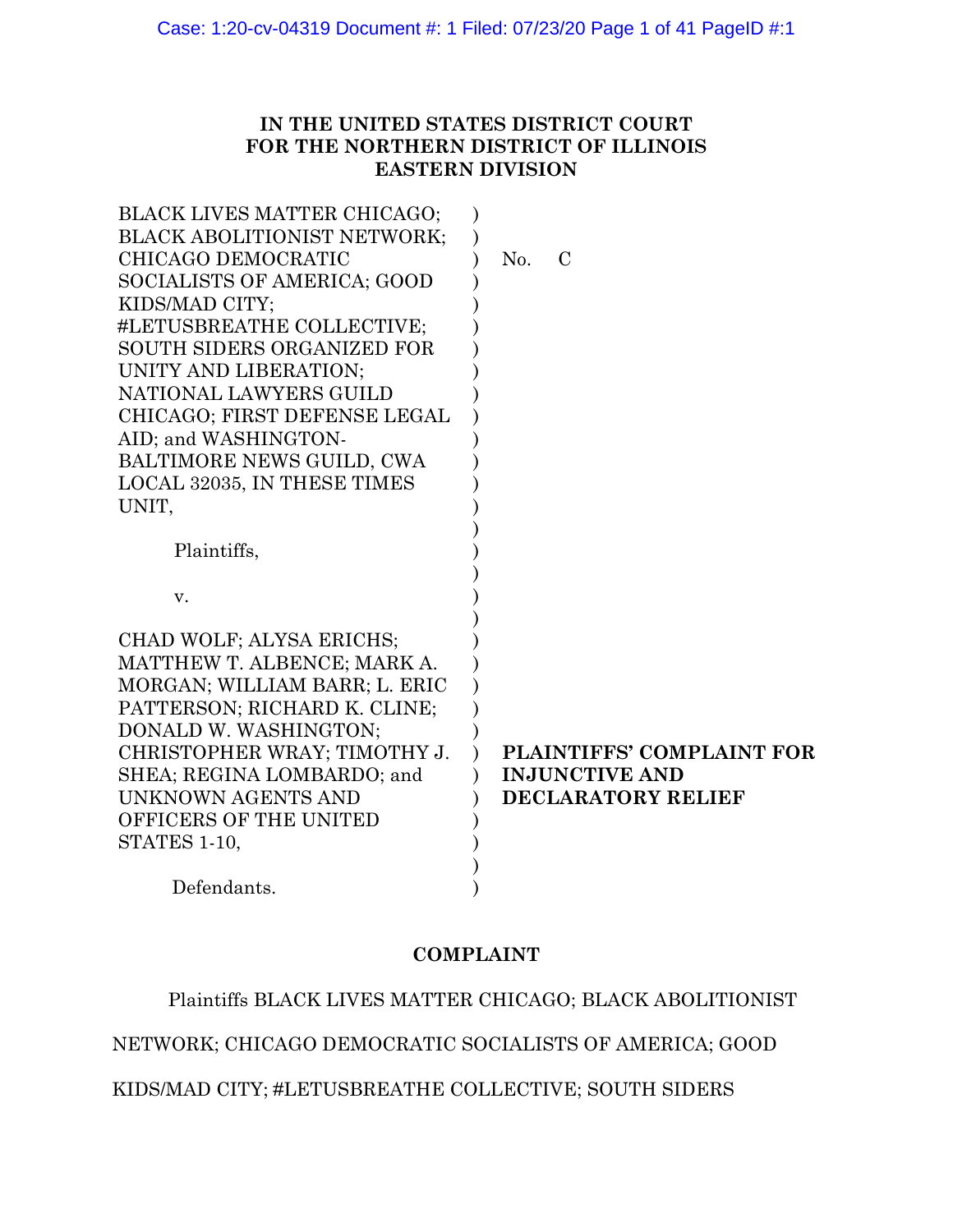ORGANIZED FOR UNITY AND LIBERATION; NATIONAL LAWYERS GUILD CHICAGO; FIRST DEFENSE LEGAL AID; and WASHINGTON-BALTIMORE NEWS GUILD, CWA LOCAL 32035, IN THESE TIMES UNIT, by their undersigned attorneys, hereby complain against Defendants CHAD WOLF, Acting Secretary of the U.S. Department of Homeland Security; ALYSA ERICHS, Acting Executive Associate Director, U.S. Homeland Security Investigations; MATTHEW T. ALBENCE, Deputy Director of the U.S. Immigration and Customs Enforcement; MARK A. MORGAN, a senior official currently performing the duties of the Commissioner of the U.S. Customs and Border Protection; WILLIAM BARR, Attorney General of the United States; L. ERIC PATTERSON, Director of Federal Protective Services; RICHARD K. CLINE, Principal Deputy Director of the Federal Protective Services; DONALD W. WASHINGTON, Director of the U.S. Marshals Service; CHRISTOPHER WRAY, Director of the Federal Bureau of Investigation; TIMOTHY J. SHEA, Acting Administrator of the U.S. Drug Enforcement Agency; REGINA LOMBARDO, Acting Director of the U.S. Bureau of Alcohol, Tobacco, Firearms; and UNKNOWN AGENTS AND OFFICERS OF THE UNITED STATES 1-10, and state as follows:

# **INTRODUCTION**

1. The President and his appointees are sending federal agents to the streets of Chicago in order to intimidate and falsely arrest civilians who are exercising their constitutional right to speak and to assemble.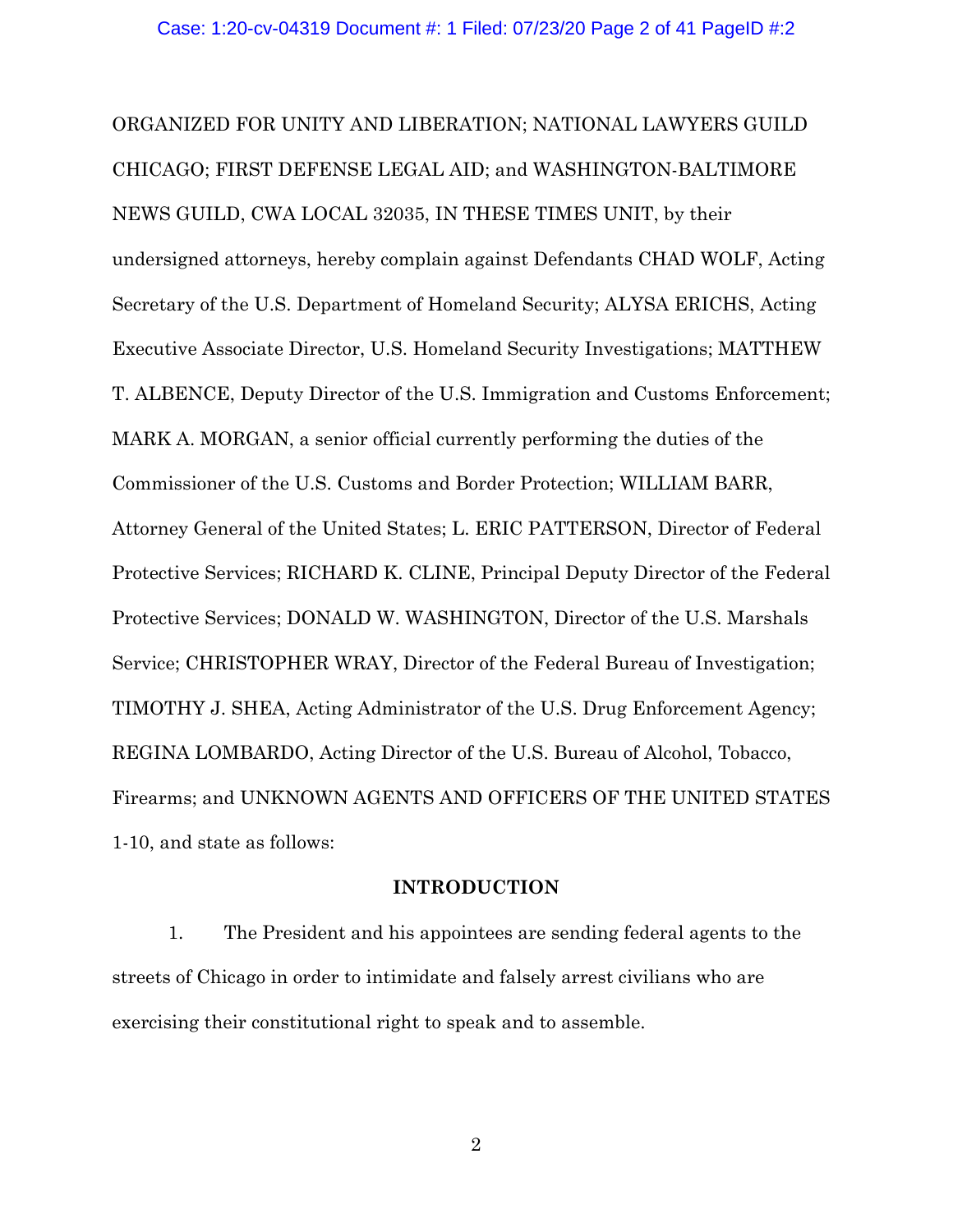### Case: 1:20-cv-04319 Document #: 1 Filed: 07/23/20 Page 3 of 41 PageID #:3

2. Federal authorities have promised to deploy in Chicago the same secret police force that has terrorized the people of Portland, Oregon for more than a week, where civilians have been kidnapped, beaten, and tear gassed by anonymous federal agents.

3. Rarely in modern times has a President of the United States trampled on bedrock constitutional protections on this scale or so brazenly usurped states' police power by directing federal agents to carry out an illegal mission against the people for his own personal political benefit.

4. Plaintiffs have been engaged intensively in peaceful protest in Chicago for the past eight weeks, and they and their members have additional peaceful protests planned for today and the immediate future.

5. Plaintiffs are entitled to this Court's protection of their constitutional right to peacefully protest. This Court must check the unrestrained and unlawful actions of the executive branch.

## **JURISDICTION AND VENUE**

6. This Court has jurisdiction of this action pursuant to 28 U.S.C. § 1331, the First and Fourth Amendments to the United States Constitution, and 5 U.S.C. § 702, *et seq.*

7. The Court is authorized to award the requested declaratory and injunctive relief by the Declaratory Judgment Act, 28 U.S.C. §§ 2201 and 2202; the Administrative Procedures Act, 5 U.S.C. § 706; and the Court's equitable powers.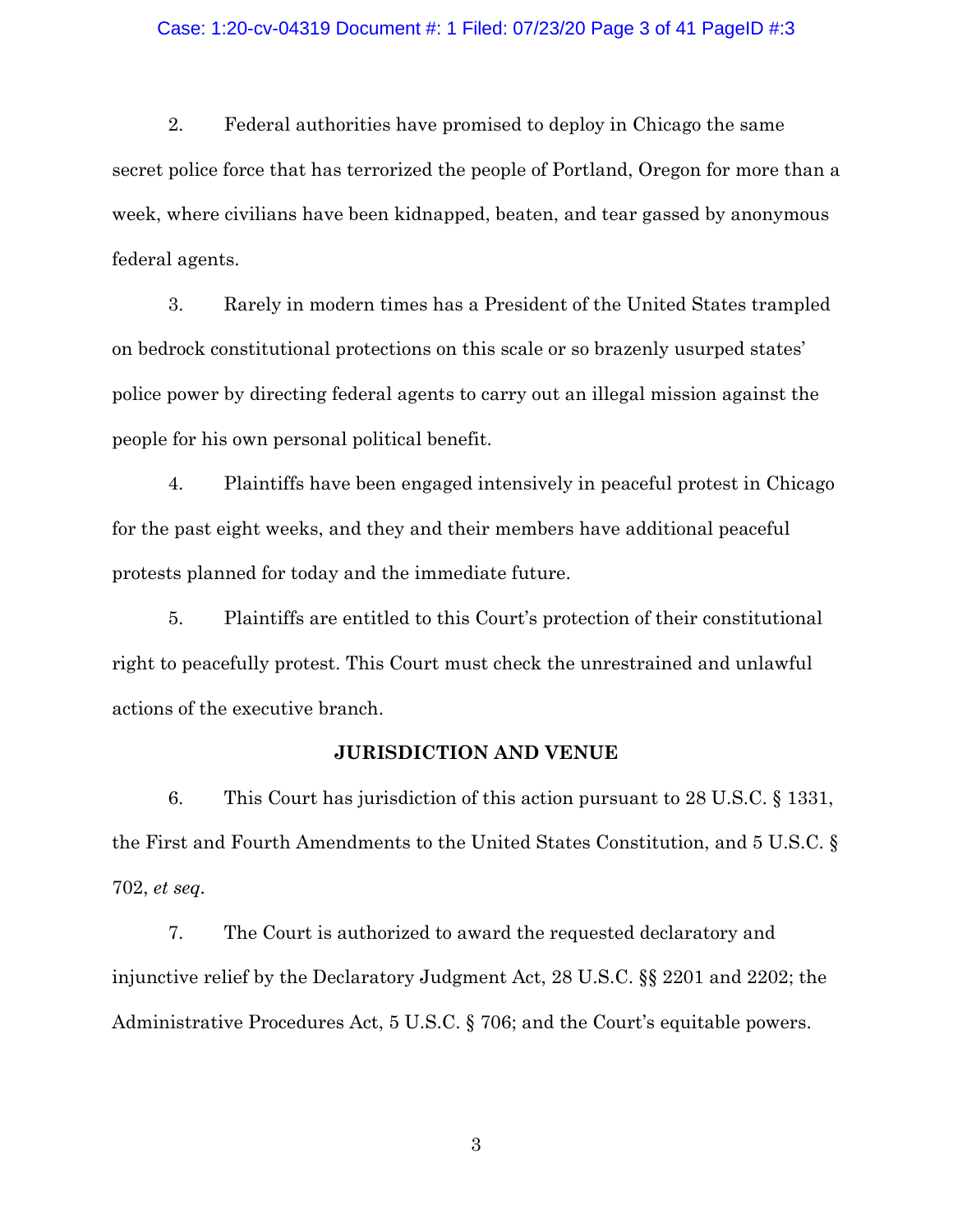### Case: 1:20-cv-04319 Document #: 1 Filed: 07/23/20 Page 4 of 41 PageID #:4

8. Venue is proper under 28 U.S.C. § 1391(b). Defendants are United States agencies or officers sued in their official capacities. Plaintiffs are residents of the State of Illinois, and the events giving rise to this complaint occurred and are likely to continue occurring in the State of Illinois, within the City of Chicago.

9. Venue is also proper under 28 U.S.C. § 1391(e)(1) because Defendants are officers or employees of the United States acting in their official capacity, and at least one Plaintiff resides in this district or a substantial part of the events or omissions giving rise to the claims occurred in this district.

#### **PARTIES**

10. Plaintiff BLACK LIVES MATTER CHICAGO is an organization that fights for justice alongside the families most impacted by racially motivated violence and marginalization of Black communities, while working to create just and equitable systems. Black Lives Matter (BLM) Chicago works to end state violence and criminalization of Black communities by deconstructing the white supremacist, capitalist patriarchy. Individual members of BLM Chicago regularly plan and participate in protests and political actions, have participated in the recent protests in Chicago, and are likely to be subjected to constitutional violations by the Defendants under the policies and practices described herein, including but not limited to violations of their First Amendment rights and false arrests and detentions. These constitutional violations would require BLM Chicago to spend additional time and resources providing support to its members, diverting resources away from BLM's mission of creating just and equitable systems for all. BLM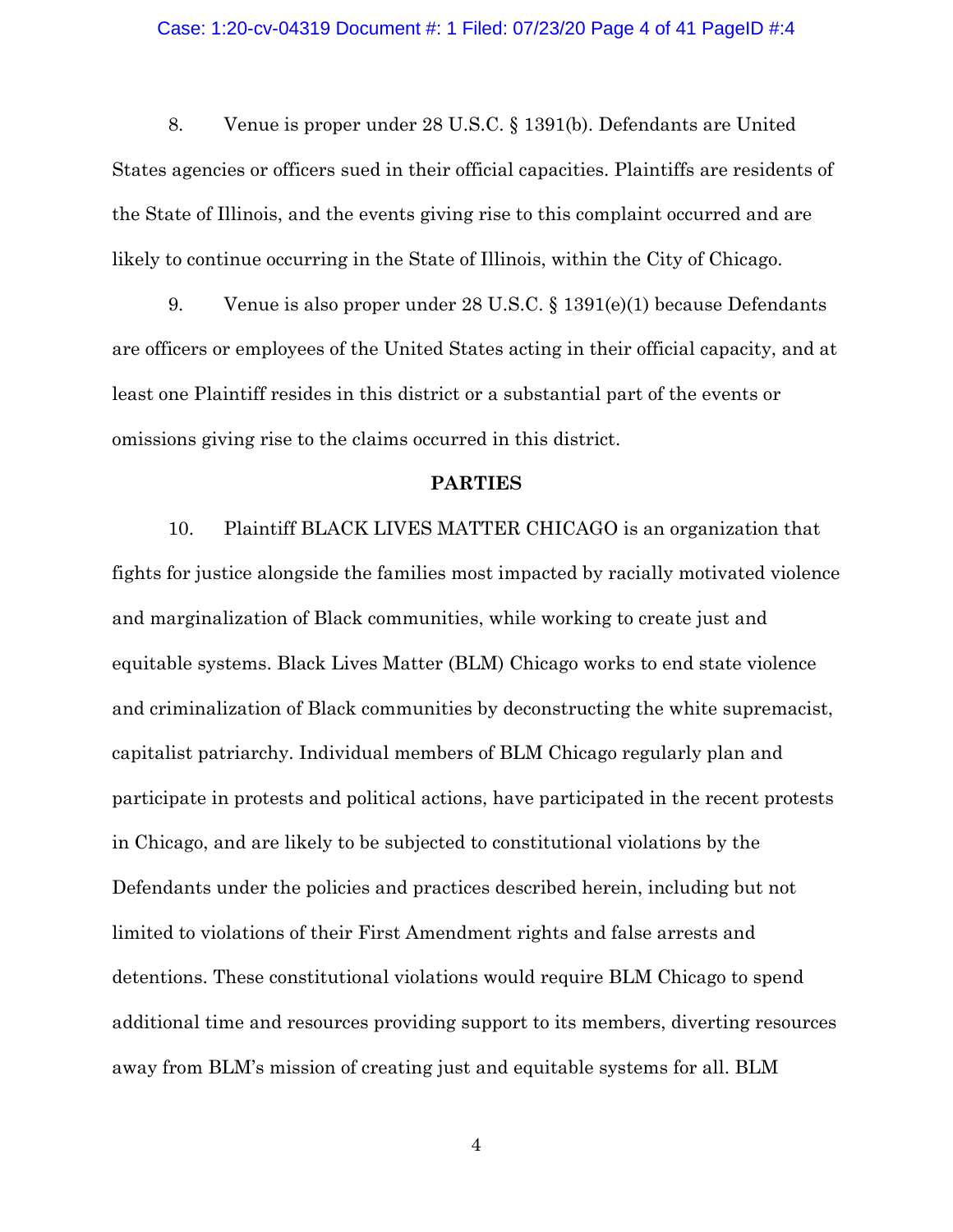### Case: 1:20-cv-04319 Document #: 1 Filed: 07/23/20 Page 5 of 41 PageID #:5

Chicago brings this action on its own behalf and as an organizational representative for its members.

11. Plaintiff BLACK ABOLITIONIST NETWORK (BAN) is a network of organizers, strategists, and activists who provide strategic support to the movement. BAN members conduct mass trainings, teach-ins and town halls for community members. Individual members of BAN regularly plan and participate in protests and political actions, have participated in the recent protests in Chicago, and are likely to be subjected to the constitutional violations by the Defendants under the policies and practices described herein, including but not limited to violations of their First Amendment rights and false arrests and detentions. These constitutional violations would require BAN to spend additional time and resources providing support to its members, diverting resources away from BAN's mission of providing support to movements and increasing the capacity of community members involved in movement work. BAN brings this action on its own behalf and as an organizational representative for its members.

12. Plaintiff CHICAGO DEMOCRATIC SOCIALISTS OF AMERICA

(CDSA) is an organization of over 2,500 members in Cook County, Illinois and an Illinois corporation. As part of pursuing its political mission, it engages in peaceful mass protest against violent police repression of the working class. Through its online magazine, newsletter, podcast, and other media channels, CDSA and its individual members are also engaged in journalism on the subject of the recent uprisings responding to police violence against the working class. Individual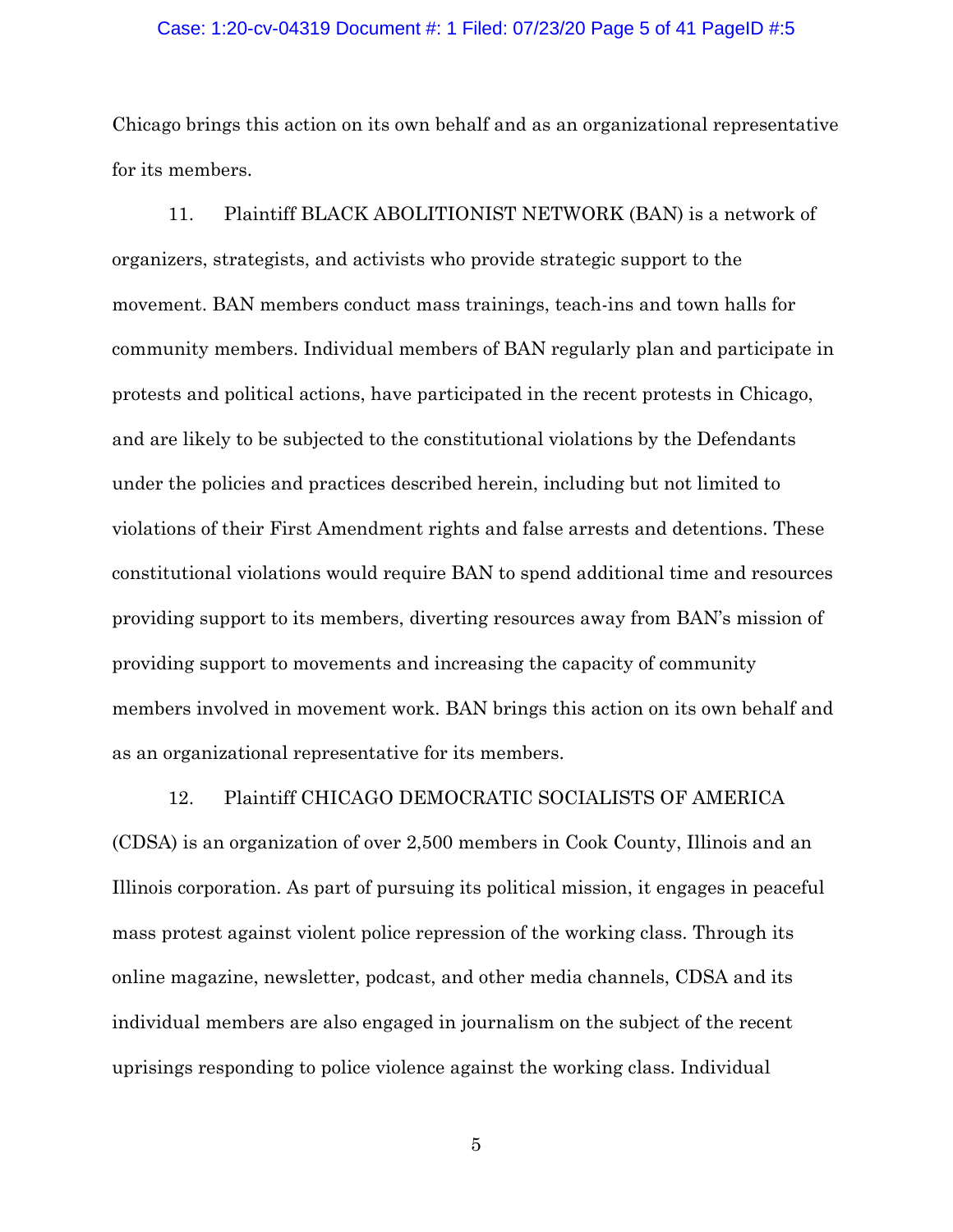### Case: 1:20-cv-04319 Document #: 1 Filed: 07/23/20 Page 6 of 41 PageID #:6

members of DSA regularly plan and participate in protests and political actions, have participated in the recent protests in Chicago, and are likely to be subjected to the constitutional violations by the Defendants under the policies and practices described herein, including but not limited to violations of their First Amendment rights and false arrests and detentions. These constitutional violations would require CDSA to spend additional time and resources providing support to its members, diverting resources away from CDSA's mission of creating a more equitable world by establishing socialism as a political force. DSA brings this action on its own behalf and as an organizational representative for its members.

13. Plaintiff GOOD KIDS/MAD CITY (GKMC) are young Black and Brown people united in fighting to end violence in their cities. They work to achieve more resources for underserved communities on the South Side and West Side of Chicago and provide support to young people affected by violence. Individual GKMC members regularly plan and participate in protests, have participated in the recent protests in Chicago, and also have launched "love marches" to encourage communities to resolve conflicts peacefully. They are likely to be subjected to the constitutional violations by the Defendants under the policies and practices described herein, including but not limited to violations of their First Amendment rights and false arrests and detentions. When these constitutional violations occur, GKMC must divert time and resources from its mission of reducing violence and improving equality in underserved neighborhoods.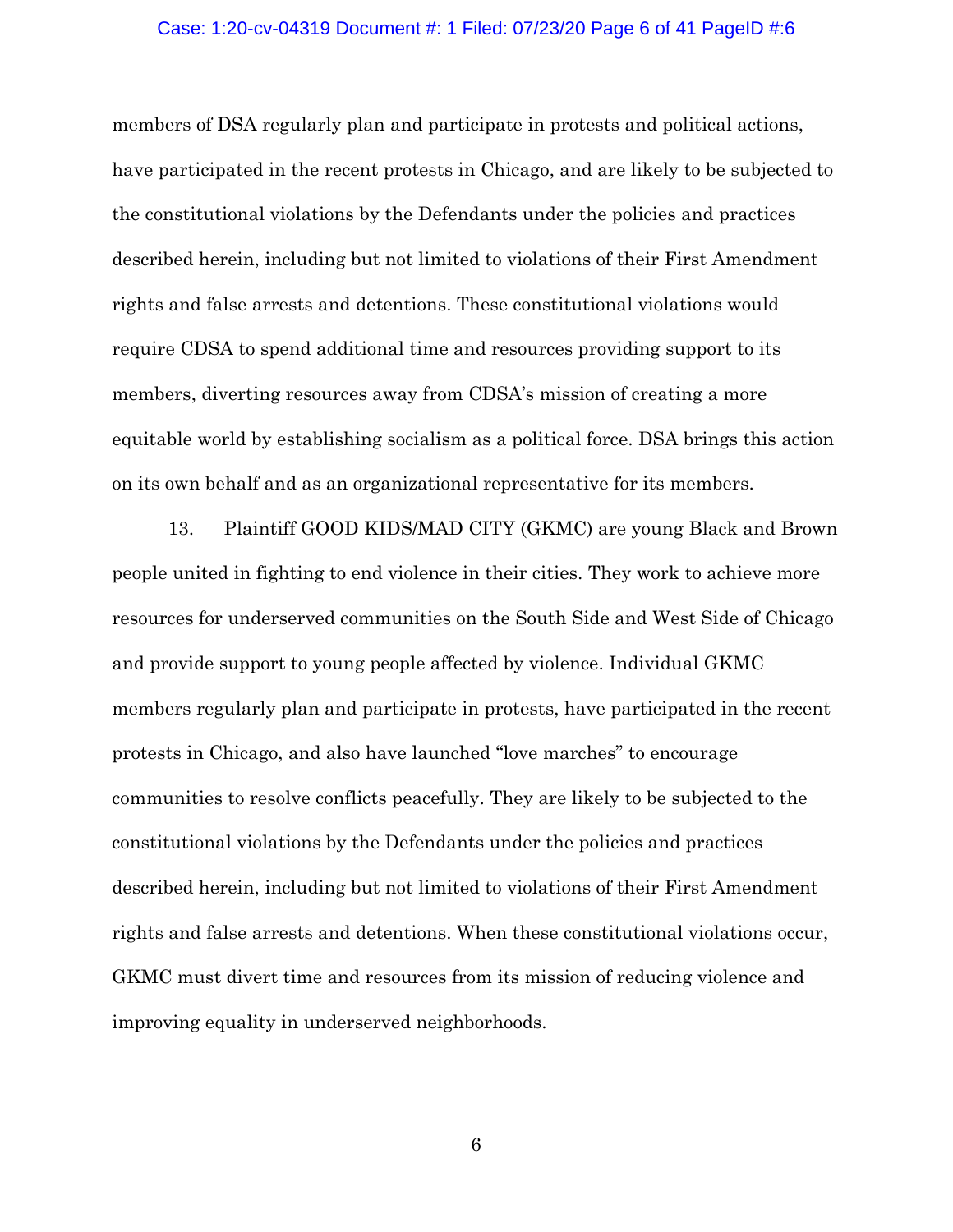#### Case: 1:20-cv-04319 Document #: 1 Filed: 07/23/20 Page 7 of 41 PageID #:7

14. Plaintiff #LETUSBREATHE COLLECTIVE is a collaborative of artists and activists that serves communities directly impacted by mass criminalization, police violence, and systemic injustice by centering marginalized voices and dismantling oppressive systems. Through direct action and cultural events, #LETUSBREATHE COLLECTIVE aims to organize artists to love and transform themselves and their communities through radical imagination and creative healing work. Individual members of #LETUSBREATHE COLLECTIVE regularly plan and participate in protests and political actions, have participated in the recent protests in Chicago, and are likely to be subjected to the constitutional violations by the Defendants under the policies and practices described herein, including but not limited to violations of their First Amendment rights and false arrests and detentions. When these constitutional violations occur, #LETUSBREATHE COLLECTIVE must divert time and resources from its mission of promoting radical healing work in underserved communities.

# 15. Plaintiff SOUTH SIDERS ORGANIZED FOR UNITY AND

LIBERATION ("SOUL") is a membership organization that consists of more than two dozen faith based organizations and community organizations on the Southside of Chicago, that organizes the communities in which its member organizations operate to fight for low-income people of color in the Chicago southland to build power and leverage that power to fight for their own interest and liberation. SOUL partners with their membership organizations and trains them and other community activists and leaders in organizing strategies specifically designed to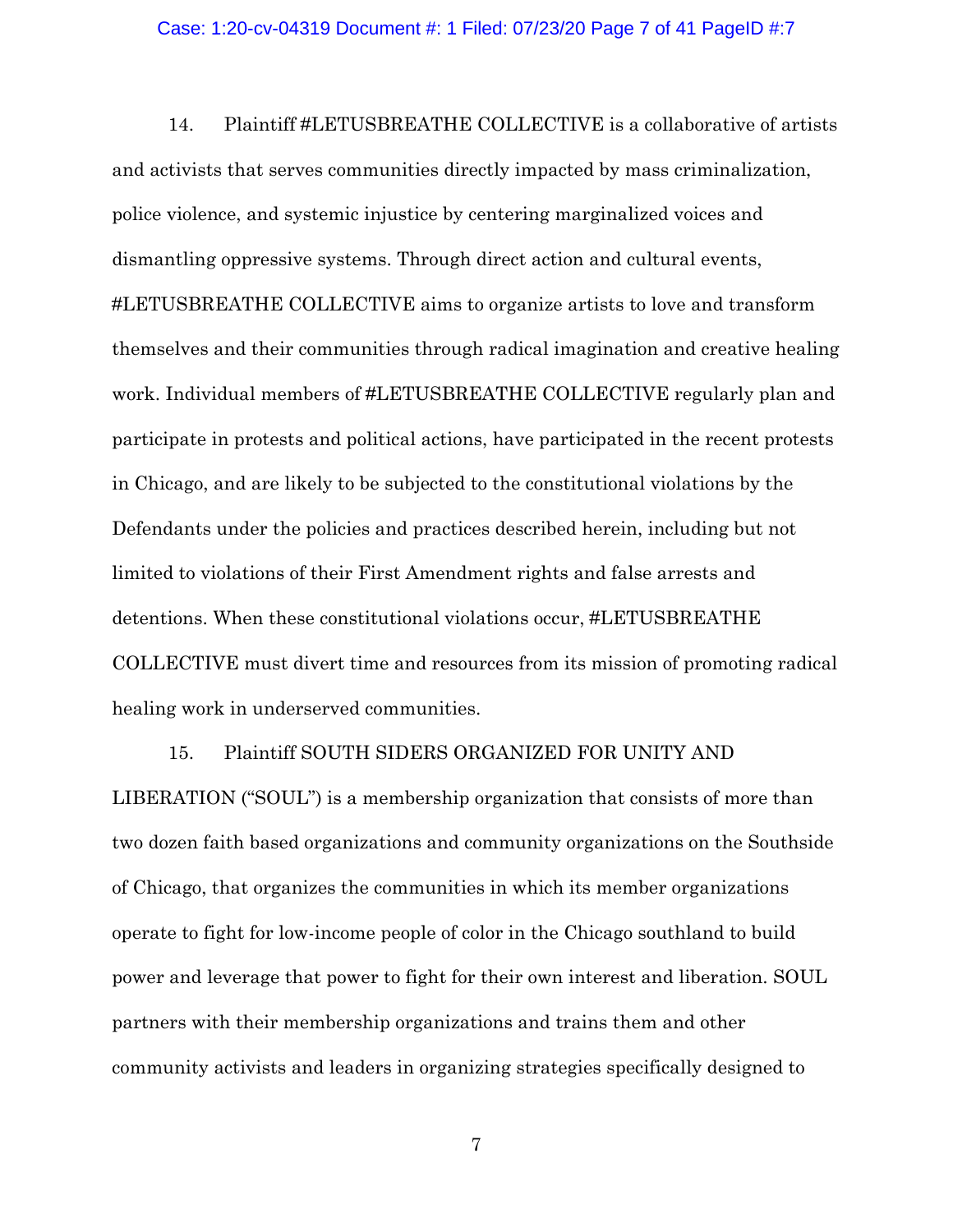### Case: 1:20-cv-04319 Document #: 1 Filed: 07/23/20 Page 8 of 41 PageID #:8

build leadership and impact public policy and legislation on multiple issues including housing, health care, education, economic development, employment, youth services and public safety policy. For the last two months, SOUL has focused its organizing on public safety policy and has activated many of the members and congregants of its membership organizations and congregations to participate in protests to encourage smarter public safety strategies that involve less policing and more resources in disinvested communities. Individual staff and members of SOUL regularly plan and participate in protests and political actions, have participated in the recent protests in Chicago, and are likely to be subjected to the constitutional violations by the Defendants under the policies and practices described herein, including but not limited to violations of their First Amendment rights and false arrests and detentions. When these constitutional violations occur, SOUL must divert time and resources from its mission of promoting radical healing work in underserved communities.

16. Plaintiff NATIONAL LAWYERS GUILD CHICAGO (NLG Chicago) is an organization of lawyers, law students, legal workers, and jailhouse lawyers who operate as a political and social force, working to build a world where human rights are regarded as more sacred than property interests. Individual members of NLG Chicago have been subject to aggressive policing and incommunicado detention by virtue of their advocacy in support of First Amendment-protected protest activity. NLG Chicago provides "Legal Observers" who document police behavior during protests, including the most recent ones opposing police violence. It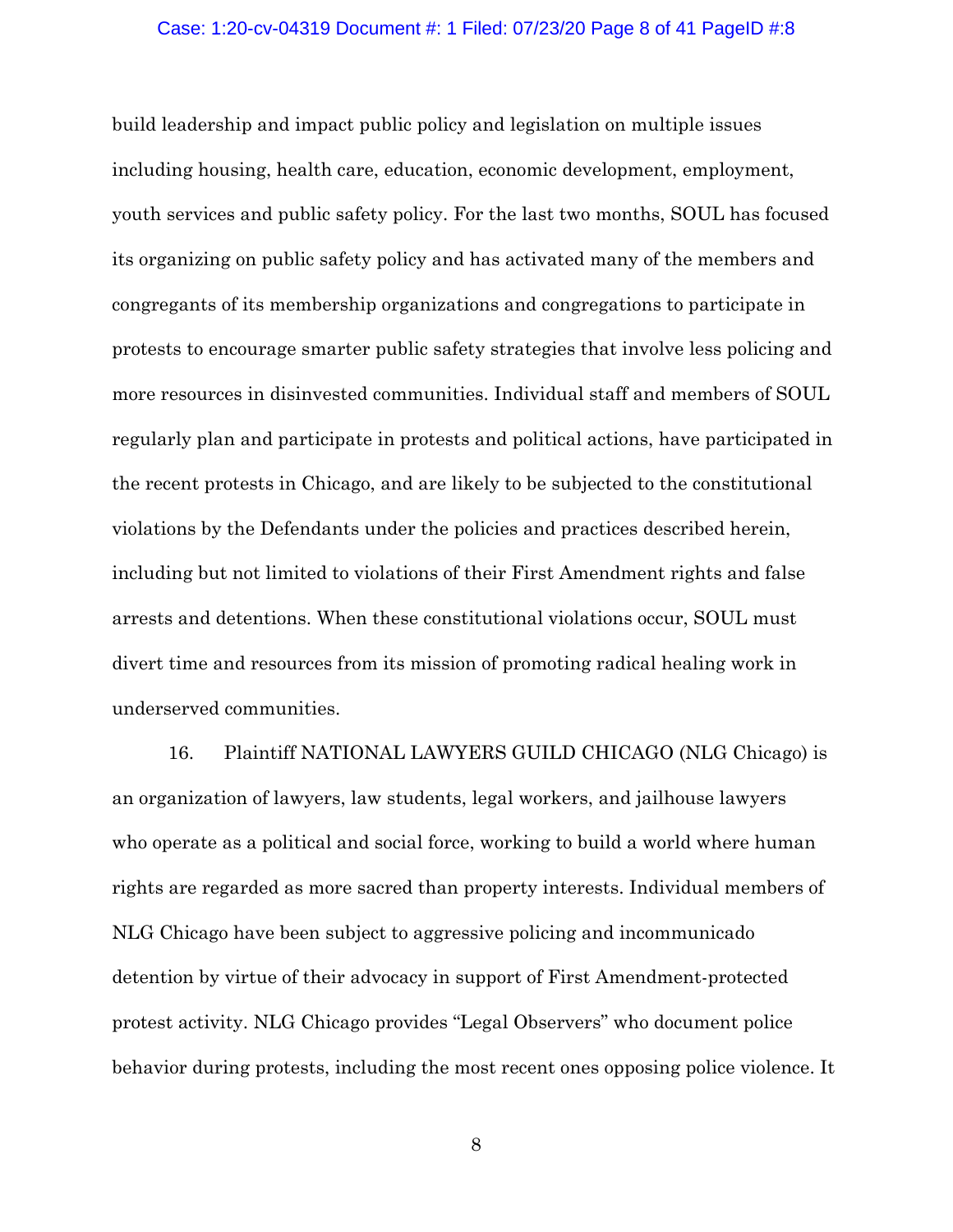## Case: 1:20-cv-04319 Document #: 1 Filed: 07/23/20 Page 9 of 41 PageID #:9

also provides legal representation to protesters who are arrested. Individual members of NLG Chicago regularly attend protests as Legal Observers, have participated in the recent protests in Chicago, and are likely to be subjected to the constitutional violations by the Defendants under the policies and practices described herein, including but not limited to violations of their First Amendment rights and false arrests and detentions. When these constitutional violations occur, NLG Chicago is forced to divert time and resources away from their mission of protecting members' and clients' civil rights and liberties during protests. Furthermore, when Legal Observers are arrested during protests, NLG Chicago loses the ability to provide oversight of police activities and treatment of protesters. NLG Chicago is further forced to divert resources to find other Legal Observers to cover the duties of arrested members.

17. Plaintiff FIRST DEFENSE LEGAL AID (FDLA) was originally a pro bono nonprofit that provided free representation at police stations in Chicago. This was its purpose for nearly a quarter century until it organized its mission out of existence by fighting for and achieving a Cook County-wide policy that calls for the Cook County Public Defender to represent arrestees at police stations in Chicago and throughout Cook County. FDLA still maintains a hotline that sends callers looking for police station representation to the Public Defender, and therefore uses resources when those calls are made. But the primary two functions of FDLA are now different. First, FDLA continues to employ attorneys that represent pro bono individuals that have low-damage civil rights cases against the City of Chicago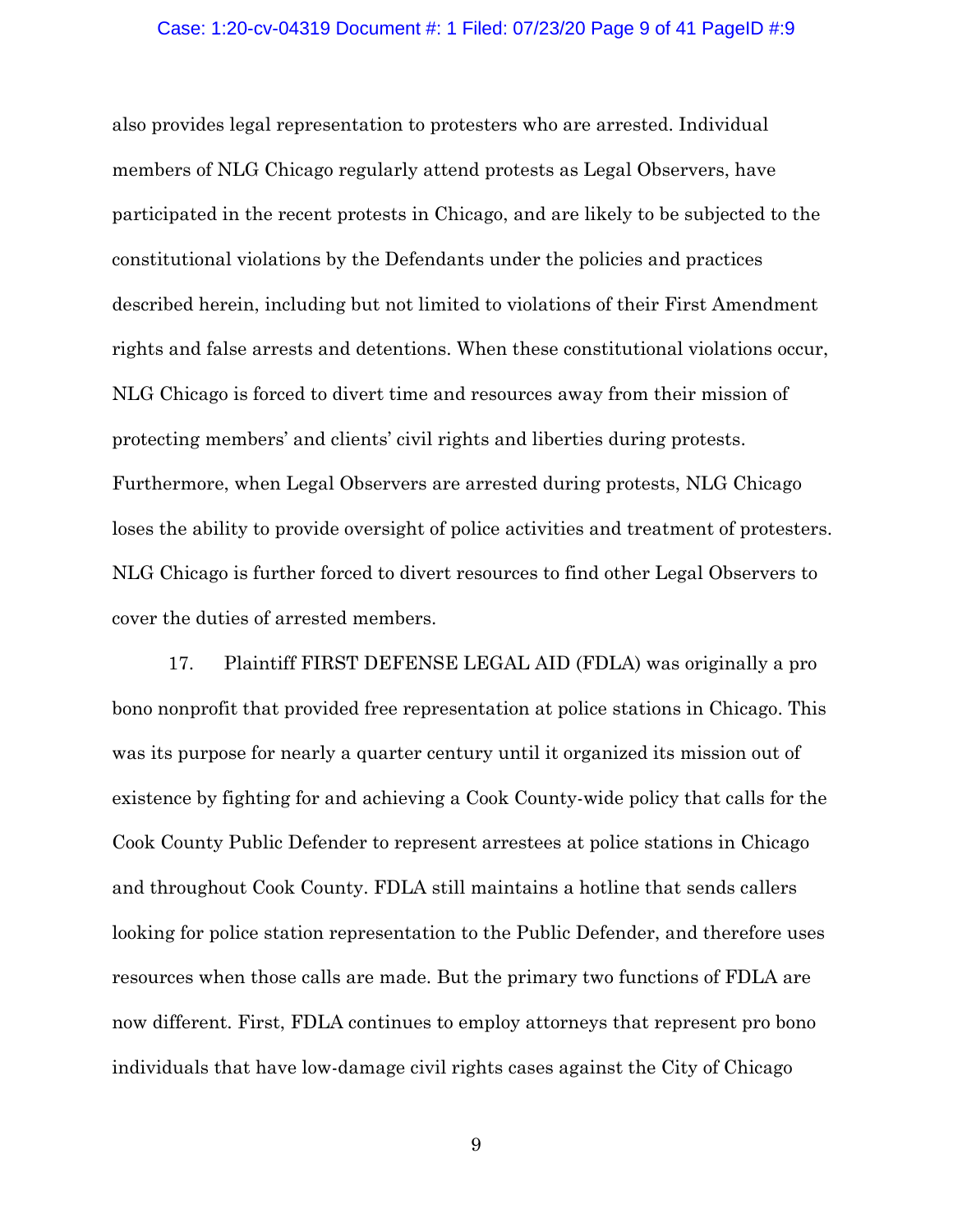#### Case: 1:20-cv-04319 Document #: 1 Filed: 07/23/20 Page 10 of 41 PageID #:10

when no private firm will take that case. Second, FDLA operates a hotline that provides non-police alternatives for community members that do not want to call police to deal with issues such as mental health disturbances, suicidal relatives, domestic disturbances, homeless people, minor trespassing, etc. This hotline is the model of what local jurisdictions including Chicago should be doing to de-escalate violent interactions between police and citizens. Lastly, FDLA has some community navigators that work with community activists and leaders to organize for community power and say so in public policy including public safety public policy. Every aspect of FDLA's operations will see its resources stressed by the presence of federal law enforcement in Chicago. This includes its navigators' desires to engage in public policy action being tempered.

18. Plaintiff WASHINGTON-BALTIMORE NEWS GUILD (WBNG), COMMUNICATION WORKERS OF AMERICA (CWA) LOCAL 32035, IN THESE TIMES UNIT, is a bargaining unit representing journalists and communication workers. This unit of the WBNG is also referred to as the "In These Times Union," and is comprised of journalists and other workers employed by the publication, *In These Times*. *In These Times* is an independent, nonprofit magazine which is dedicated to advancing democracy and economic justice, informing movements for a more humane world, and providing an accessible forum for debate about the policies that shape the future. *In These Times* is based in Chicago and covers topics of social and political interest, with a focus on movements for social change, including the Black Lives Matter movement and other movements calling to defund police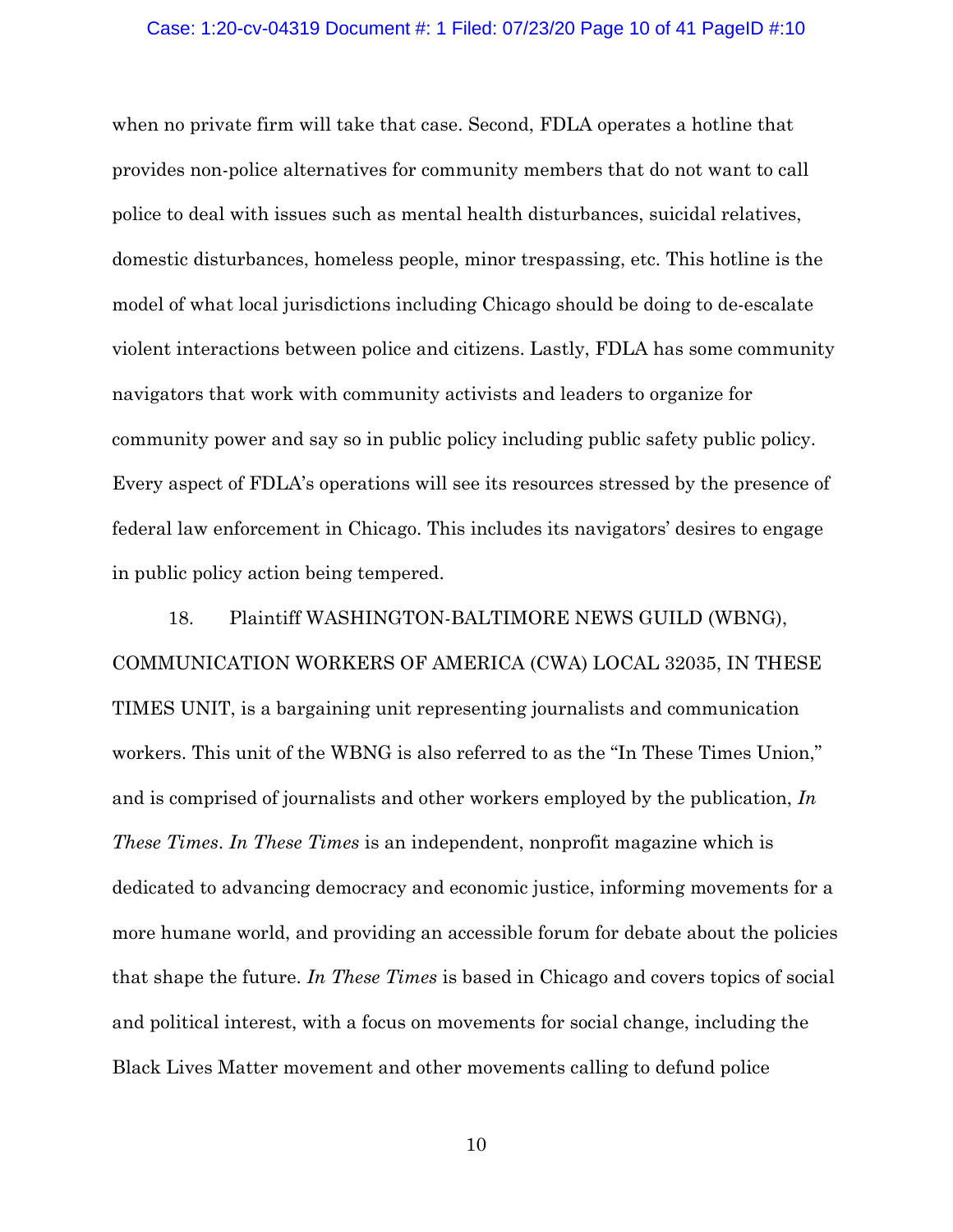#### Case: 1:20-cv-04319 Document #: 1 Filed: 07/23/20 Page 11 of 41 PageID #:11

departments. In order to effectively report on these movements, members of the In These Times Union have attended protests against police violence in Chicago and intend to continue to do so. Individual members of the In These Times Union are likely to be subjected to constitutional violations by Defendants, including but not limited to violations of their First Amendment rights.

19. Plaintiffs bring this action on their own behalf and on behalf of their members.

20. Defendant CHAD WOLF is acting secretary of the U.S. Department of Homeland Security (DHS). DHS is a Cabinet-level Department of the U.S. government. Its stated missions involve anti-terrorism, border security, immigration, and customs. It was created in 2002, combining 22 different federal departments and agencies into a single Cabinet agency.

21. Defendant ALYSA ERICHS is Acting Executive Associate Director, U.S. Homeland Security Investigations (HSI). HSI is an investigative arm of DHS which states as its goal: "[C]ombating criminal organizations illegally exploiting America's travel, trade, financial and immigration systems." HSI's legal authority allows it to investigate only cross-border criminal activity relating to "financial crimes, money laundering and bulk cash smuggling; commercial fraud and intellectual property theft; cybercrimes; human rights violations; human smuggling and trafficking; immigration, document and benefit fraud; narcotics and weapons smuggling/trafficking; transnational gang activity; export enforcement; and, international art and antiquity theft."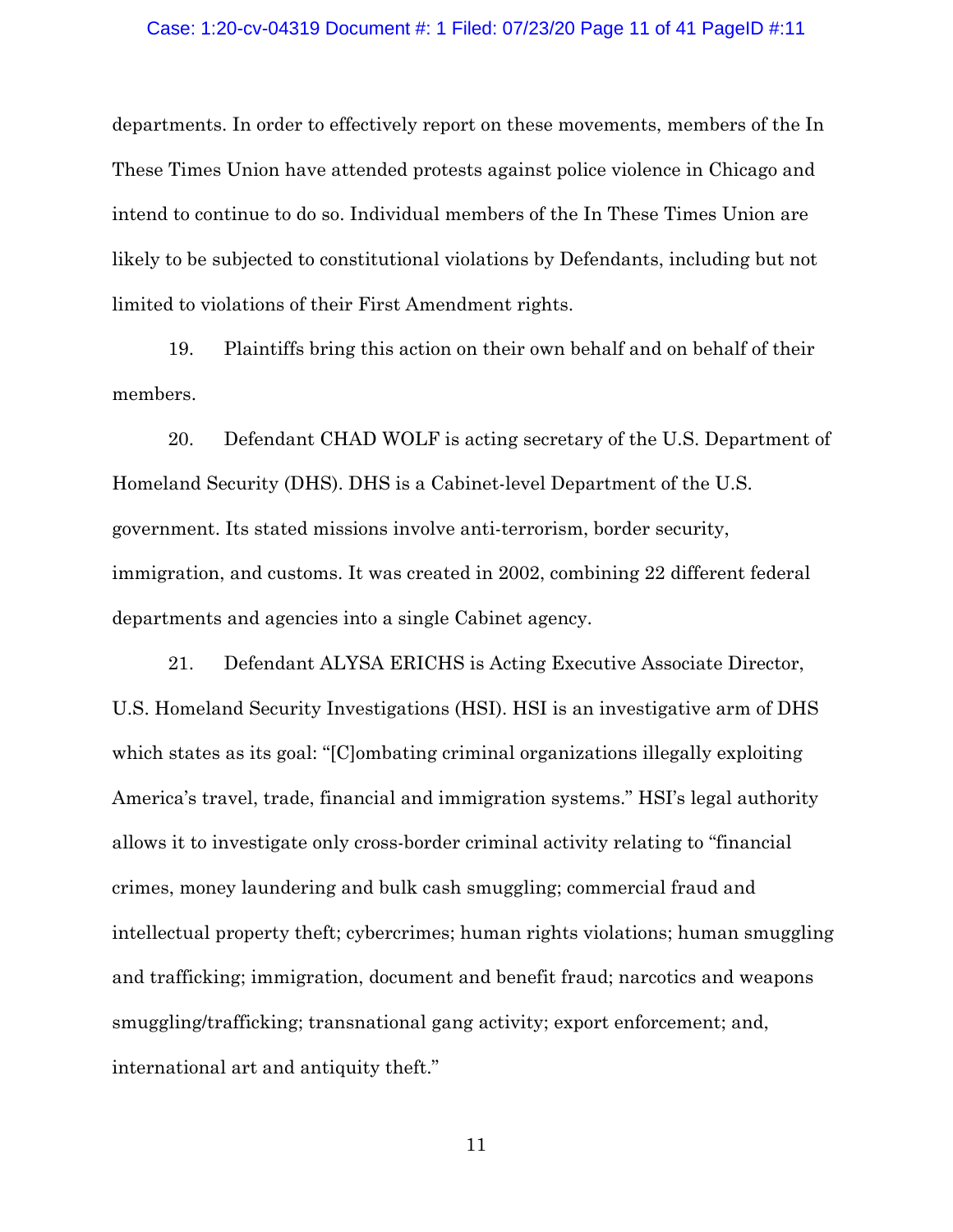#### Case: 1:20-cv-04319 Document #: 1 Filed: 07/23/20 Page 12 of 41 PageID #:12

22. Defendant MATTHEW T. ALBENCE is Deputy Director and the senior official currently performing the duties of the Director of the U.S. Immigration and Customs Enforcement (ICE), an agency housed within DHS. Its stated mission is "to protect America from the cross-border crime and illegal immigration that threaten national security and public safety."

23. Defendant MARK A. MORGAN is the senior official currently performing the duties of the Commissioner of the U.S. Customs and Border Protection (CBP). CBP is an agency within DHS. Its stated mission is "[t]o safeguard America's borders thereby protecting the public from dangerous people and materials while enhancing the Nation's global economic competitiveness by enabling legitimate trade and travel."

24. Defendant WILLIAM BARR is Attorney General of the United States, and in that position oversees the U.S. Department of Justice.

25. Defendant L. ERIC PATTERSON is Director of Federal Protective Services. Federal Protective Services (FPS) is a division of DHS. Its mission is "[t]o prevent, protect, respond to and recover from terrorism, criminal acts, and other hazards threatening the U.S. Government's critical infrastructure, services, and the people who provide or receive them." According to its website, it is responsible for guarding 9,000 federal facilities and employs more than 1,300 officers, agents, and support staff who are responsible for overseeing another 13,000 private contractors.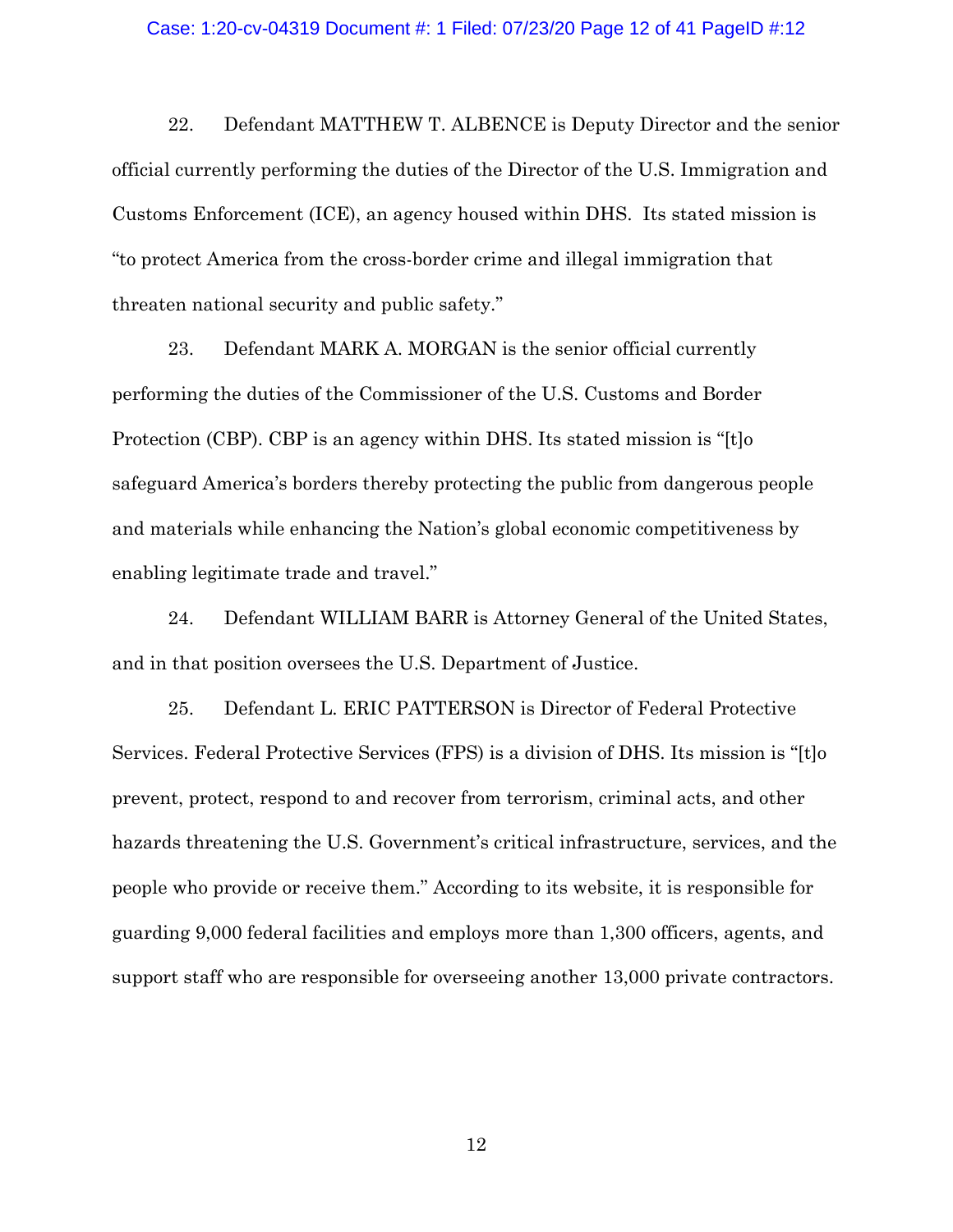#### Case: 1:20-cv-04319 Document #: 1 Filed: 07/23/20 Page 13 of 41 PageID #:13

26. Defendant RICHARD K. CLINE is the Principal Deputy Director of the FPS. According to his official DHS biography, he "serves as an extension of the Director and operates with full authority to execute the mission of the FPS."

27. Defendant DONALD W. WASHINGTON is Director of the U.S. Marshals Service. The U.S. Marshals Service is an agency within and under the control of the U.S. Department of Justice. According to a Fact Sheet on its website, "it is the enforcement arm of the federal courts, involved in virtually every federal law enforcement initiative." The U.S. Marshals Service's Special Operations Group says it is "deployed in high-risk and sensitive law enforcement situations, national emergencies, civil disorder and natural disasters."

28. Defendant CHRISTOPHER WRAY is Director of the Federal Bureau of Investigation (FBI). The Federal Bureau of Investigation is an agency within the U.S. Department of Justice.

29. Defendant TIMOTHY J. SHEA is the Acting Administrator of the U.S. Drug Enforcement Agency (DEA). The DEA is a federal law enforcement agency under the U.S. Department of Justice. According to its website, the mission of the DEA is to enforce the controlled substances laws and regulations of the United States and bring to the criminal and civil justice system of the United States, or any other competent jurisdiction, those organizations and principal members of organizations, involved in the growing, manufacture, or distribution of controlled substances appearing in or destined for illicit traffic in the United States; and to recommend and support non-enforcement programs aimed at reducing the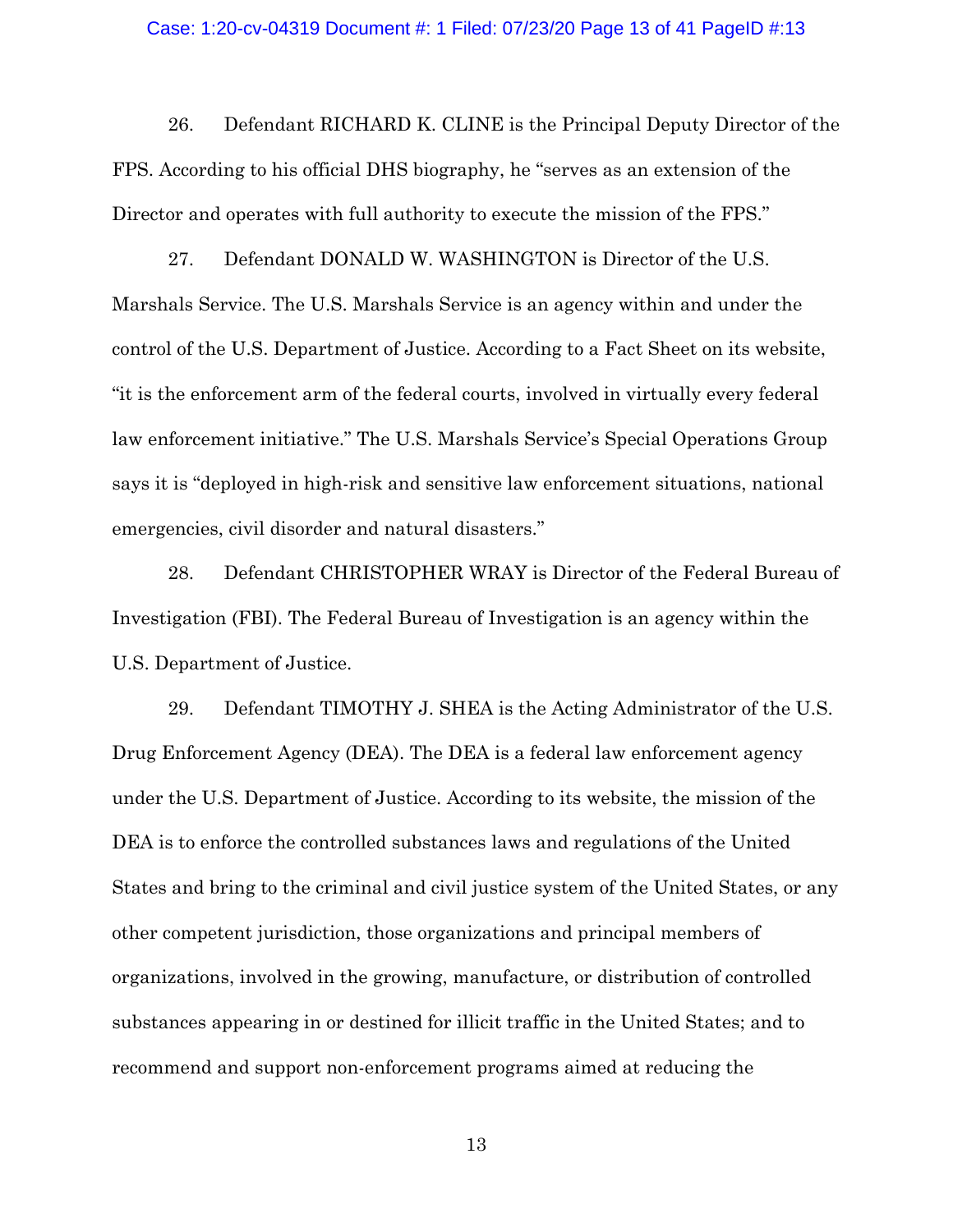#### Case: 1:20-cv-04319 Document #: 1 Filed: 07/23/20 Page 14 of 41 PageID #:14

availability of illicit controlled substances on the domestic and international markets.

30. Defendant REGINA LOMBARDO is Acting Director of the U.S. Bureau of Alcohol, Tobacco, Firearms and Explosives (ATF). According to the ATF's website, "ATF is a law enforcement agency in the United States' Department of Justice that protects our communities from violent criminals, criminal organizations, the illegal use and trafficking of firearms, the illegal use and storage of explosives, acts of arson and bombings, acts of terrorism, and the illegal diversion of alcohol and tobacco products. We partner with communities, industries, law enforcement, and public safety agencies to safeguard the public we serve through information sharing, training, research, and use of technology."

31. UNKNOWN AGENTS AND OFFICERS OF THE UNITED STATES 1–10 are unidentified agents and officers of the federal agencies listed in this complaint, acting under color of federal law and within the scope of their employment and duties with the respective agencies by which they are employed or for which they are agents.

#### **FACTS**

## **I. PLAINTIFFS ARE ENGAGED IN PEACEFUL PROTESTS**

## **A. Peaceful Protests in Chicago in 2020**

32. On May 25, 2020, Minneapolis police officers murdered George Floyd, who was handcuffed and lying face down on the ground, by suffocating him to death in broad daylight on the street.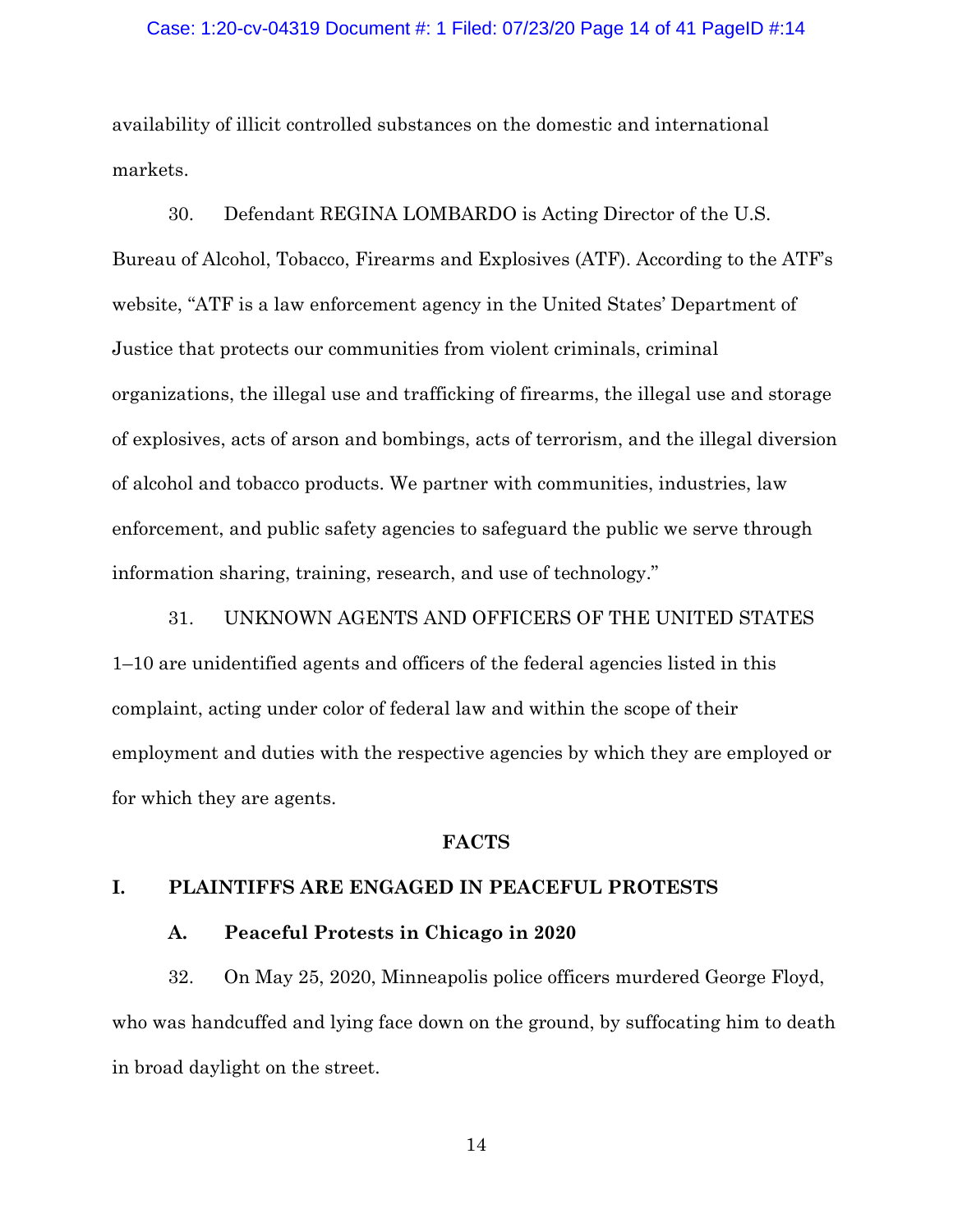#### Case: 1:20-cv-04319 Document #: 1 Filed: 07/23/20 Page 15 of 41 PageID #:15

33. Floyd's murder and the police murder of Breonna Taylor in Louisville, Kentucky, in addition to recent police murders of other Black people in the United States sparked the largest movement for social and racial justice in history and has included peaceful protests around the world against anti-Black police violence, systemic racism, and inequality.

34. In Chicago, Plaintiffs are the leaders of this movement against anti-Black racism and for human rights and social justice.

35. Since the end of May 2020, there have been nearly daily protests and actions throughout the city of Chicago, ranging in size from a few dozen people to thousands. These protests have occurred throughout Chicago, in the Loop, and the South, West and North sides.

36. Plaintiffs have been part of the largest global movement for human rights in recent memory. The Plaintiffs Black Lives Matter Chicago, Black Abolitionist Network, Chicago Democratic Socialists of America, Good Kids/Mad City, #LetUsBreathe Collective, South Siders Organized for Unity and Liberation, and their membership have been in the streets protesting police brutality as part of the movement for Black lives.

37. Legal observers associated with the Plaintiffs National Lawyers Guild Chicago and First Defense Legal Aid have been attending the protests to document police activity and police constitutional violations.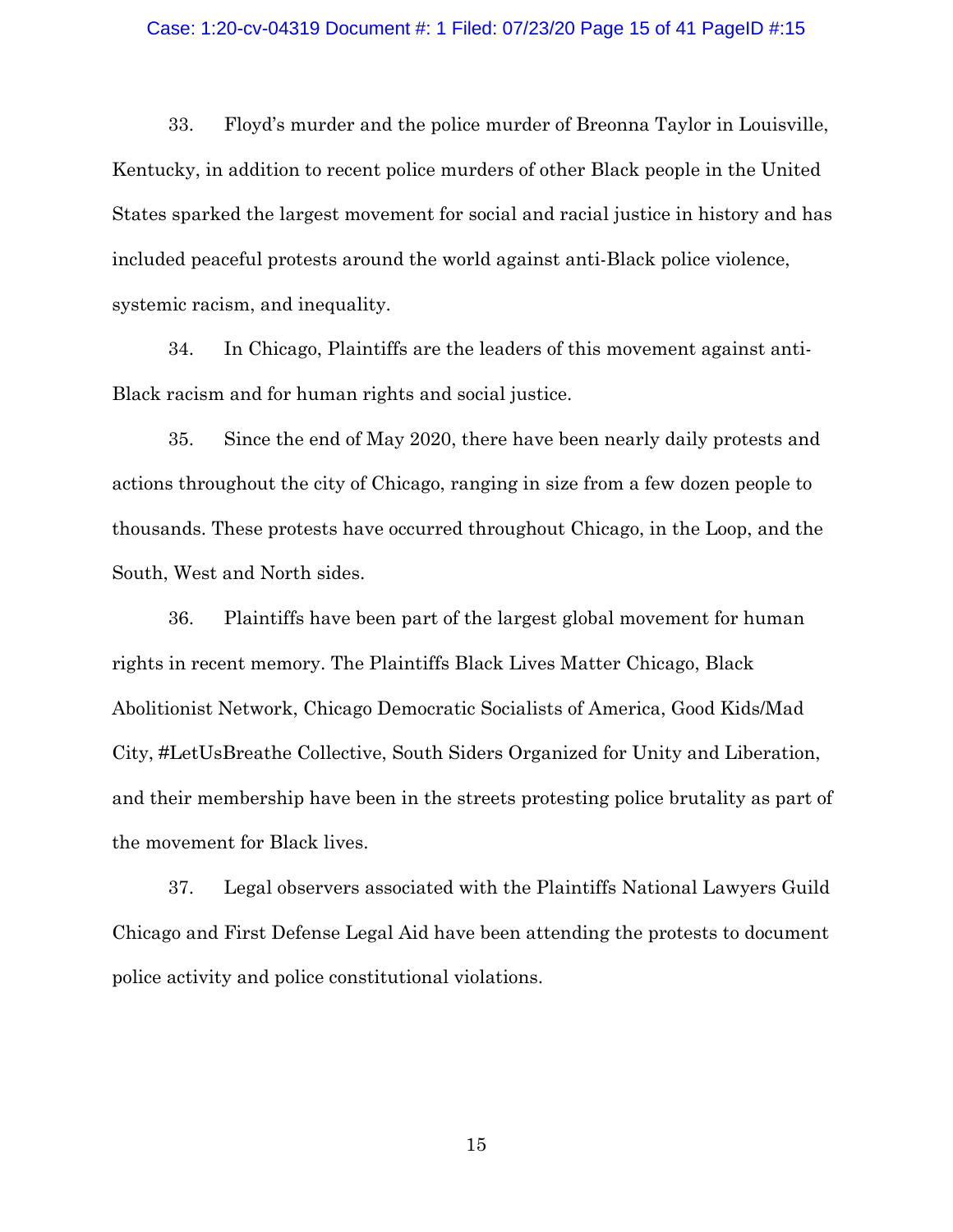## Case: 1:20-cv-04319 Document #: 1 Filed: 07/23/20 Page 16 of 41 PageID #:16

38. Members of Plaintiff Washington-Baltimore News Guild, CWA Local 32035, In These Times Unit have been present at protests to report on the historic protests as well as on the police response.

## **B. Violence by the Chicago Police During Peaceful Protests**

39. The Chicago Police Department (CPD) has responded—and continues to respond—to these protests with brutal, violent, unconstitutional tactics that are clearly intended to silence protestors.

40. CPD officers consistently target protesters with unlawful, retaliatory and lethal force. Officers' animus against protesters is unmistakable—they regularly refer to protestors with terms that are vile, misogynistic, and anti-gay. CPD also targets protester's property—destroying cameras, phones, eyeglasses and confiscating bikes, backpacks, and other belongings.

41. Protesters often report that CPD officers intentionally strike them on their head with batons with enough force to leave people bloodied and in some instances with serious concussions.

42. On June 23, 2020, the Chicago Reader published an in-depth examination of the CPD's use of lethal force during the May 2020 protests. The reporter documented "83 baton strikes on at least 32 different people by officers, most captured on video. Nearly all appear to violate [CPD] policy with more than half of the strikes on video involving police beating people who were already on the ground. Multiple videos also show officers hitting protesters in the head with batons despite rules limiting these strikes to situations requiring deadly force." The Reader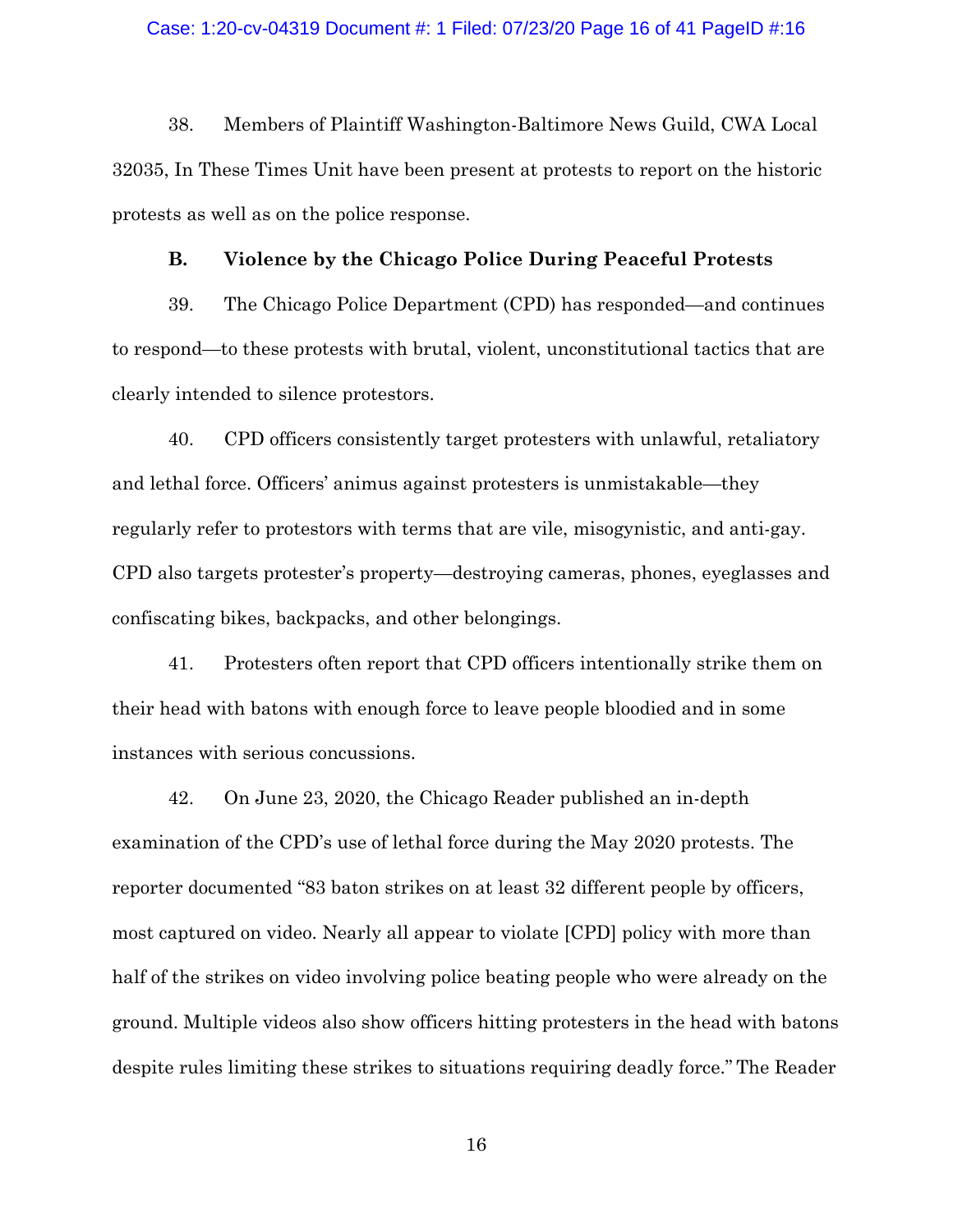### Case: 1:20-cv-04319 Document #: 1 Filed: 07/23/20 Page 17 of 41 PageID #:17

article notes that these unlawful uses of force often occurred in full view of supervisors who failed to intervene and that most officers failed to report their uses of force.

43. CPD's brutal response has also included police officers tackling protesters to the ground, kneeing protesters in the neck and back, kicking protesters in the legs to cause them to fall, trapping protesters on bridges, pushing protesters stranded on bridges, pinning protesters against hard surfaces, using tear gas and pepper spray, dragging protesters through the streets, punching protesters in the face, stomping on protesters on the ground, and beating protesters severely.

44. Protesters widely report that CPD targets those it has identified as protest marshals or leaders with the most brutal violence apparently as part of a strategy to quell the protesters' free expression. CPD also was particularly violent with protesters who expressed concern that CPD was harming other people. Protestors repeatedly reported that CPD officers pushed, shoved, battered, and harassed people who were filming acts of police brutality during the uprisings. Often this resulted in confiscated or damaged camera and physical injury to protesters exercising their First Amendment right to record the police.

45. People of all races who interact with CPD officers during protests report that officers are aggressive, rude, disrespectful, and often affirmatively escalate encounters through taunts, shoves, pushes and other inappropriate behavior. CPD officers used particularly hostile language towards women and members of the LGBTQ community.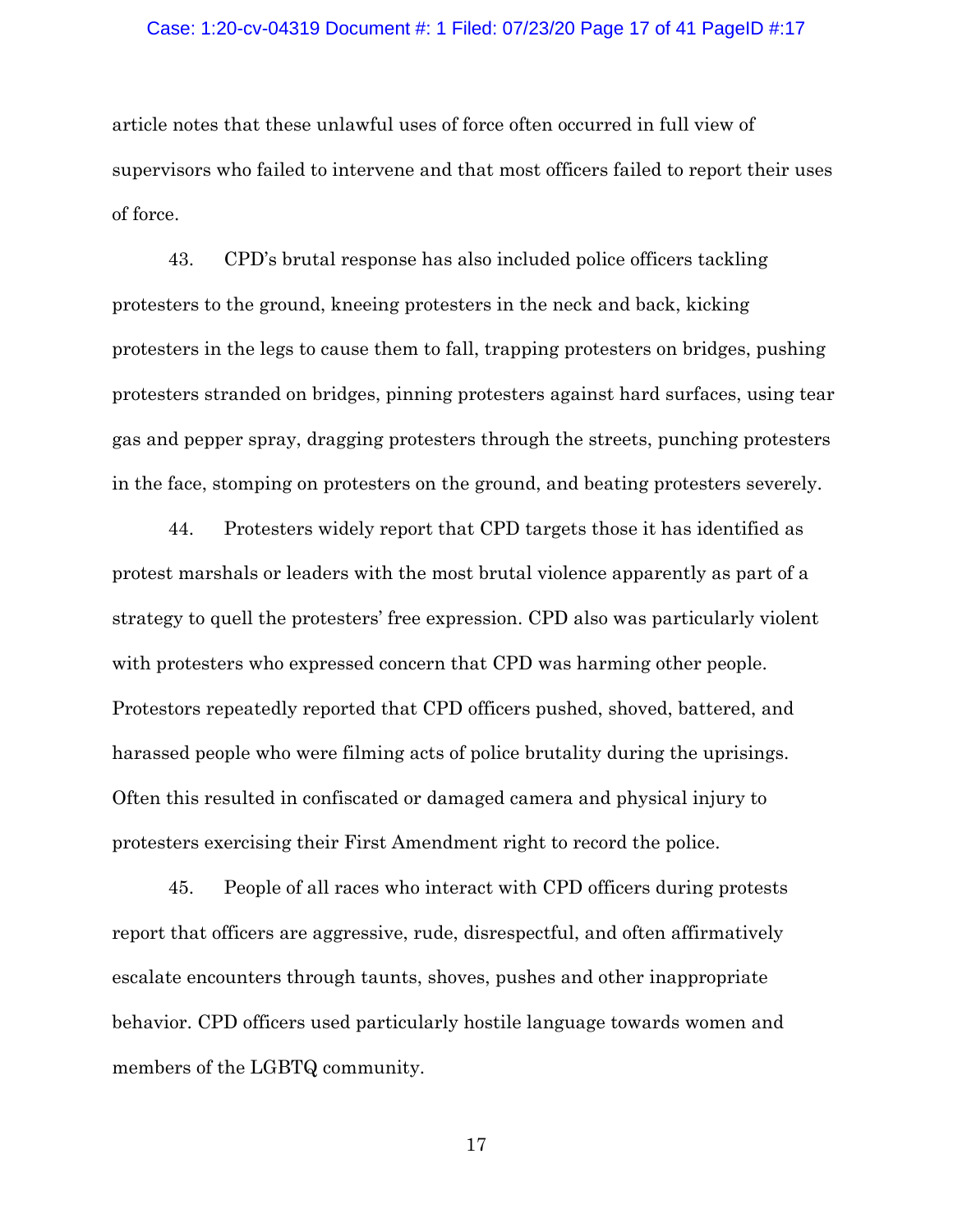### Case: 1:20-cv-04319 Document #: 1 Filed: 07/23/20 Page 18 of 41 PageID #:18

46. CPD's response to the protests also reflects a pattern and practice of breaking, stealing, or otherwise disposing of protestors' belongings, including bikes, cameras, glasses, goggles and, in some instances, canes used to assist with mobility.

47. CPD has also engaged in a systemic practice of illegal searches of protesters, seizure of protesters, and false arrest of protesters.

48. Throughout these events, Mayor Lori Lightfoot has praised the police for their "restraint."

# **C. Chicago's History of Illegal Force, Arrest, Detention, and Surveillance of Protestors**

49. CPD has long used excessive force and false arrest at protests, including in recent years, at the Black Lives Matters protests and the protests against the NATO Summit in 2012.

50. CPD has a long history of surveillance of protesters. This has included sending law enforcement infiltrators to surveil protest groups and using technology to surveil the communications of protesters and organizers.

51. CPD has long operated an unconstitutional detention center at the intersection of South Homan Street and West Filmore Avenue (hereinafter "Homan Square"). CPD has brought thousands of people—predominately and disproportionately Black and Latinx people—to Homan Square and interrogated them using unconstitutional tactics including: physical threats and assaults, denial of food, water, bathrooms, and sleep, placing individuals in cells with the overwhelming stench of human feces and urine, psychological coercion, threats of false charges, and racial slurs. CPD has used these interrogations to try to obtain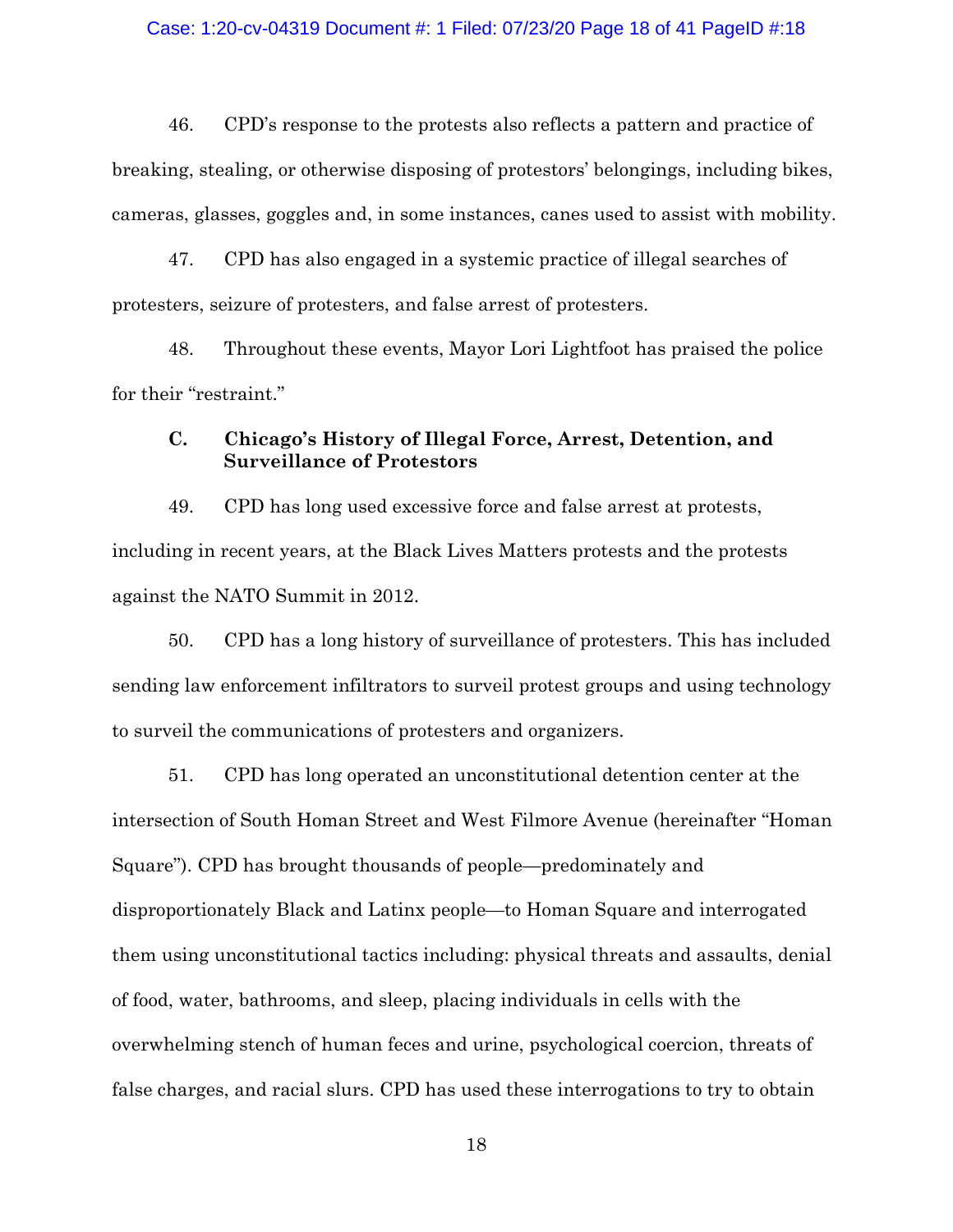information from individuals. CPD holds these individuals for long periods of time, without allowing them access to legal counsel or taking them before a judge, and without revealing their whereabouts to concerned friends, family members, or counsel. In other words, the activities of CPD at Homan Square proceed under a shroud of secrecy without any judicial or public oversight.

### **II. THE PRESIDENT HAS DEPLOYED A SECRET POLICE FORCE**

## **A. President Trump's Threats to Use Force Against Civilians**

52. President Donald Trump has long fancied himself a strongman leader better suited for a dictatorship than a democracy.

53. He has maligned the nation's cities, including Chicago, Portland, and New York, saying they are "run" by "Radical Left Democrats" who, in his view, will "destroy our Country as we know it."

54. The President has continually spoken out against peaceful protestors, even directing his agents to clear peaceful protestors from public grounds outside of the White House through the use of physical force and chemical weapons.

55. On June 1st, 2020, some 350 CBP officers were deployed to Washington, D.C. to patrol the protests. CBP's Acting Commissioner Mark Morgan defended this deployment in a tweet stating that: "These 'protests' have devolved into chaos & acts of domestic terrorism by groups of radicals & agitators. @CBP is answering the call and will work to keep DC safe."

56. Repeatedly, the President has warned the nation's cities that he will use similar force against their civilians to end peaceful protest.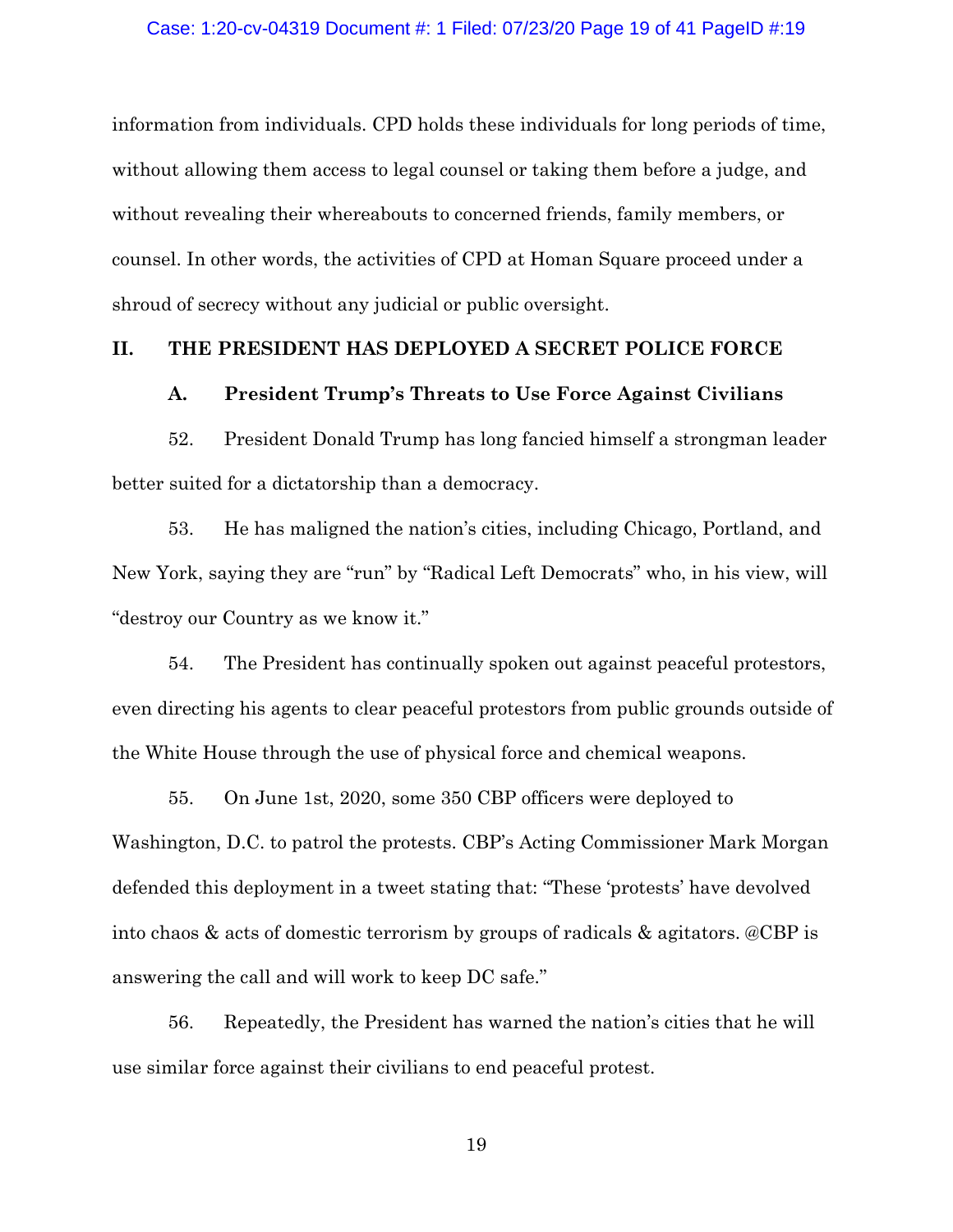#### Case: 1:20-cv-04319 Document #: 1 Filed: 07/23/20 Page 20 of 41 PageID #:20

57. To this end, on June 26, 2020, the President signed an Executive Order on "Protecting American Monuments, Memorials, and Statues, and Combating Recent Criminal Violence," in which he fulminated against the protests in American cities and gave federal law enforcement and military leave to "assist" in protecting federal property for the next six months.

58. On July 1, 2020, CBP circulated a memorandum to CBP officers detailing their mission in Portland as a response to the President's recent Executive Order.

59. The July 1st CBP Memo explained that the Acting Secretary of DHS, Chad Wolf, created the DHS Protecting American Communities Task Force, which would "provide an ongoing assessment of potential civil unrest and property destruction and to address resource allocation and potential surge activity to ensure the continuing protection of people and property."

60. The July 1st CBP Memo further explained that DHS has decided along with other departments and agencies that it is "in the public interest and fiscally sound for the Federal Protective Services . . . to partner with other federal law enforcement to execute the directive of the President. To that end, DHS began coordination with the Department of Justice (DOJ) and Department of the Interior (DOI) to establish information/intelligence sharing[.]"

61. The July 1st CBP Memo goes on to explain that CBP officers were to be deployed to cities across the country for the July 4th weekend.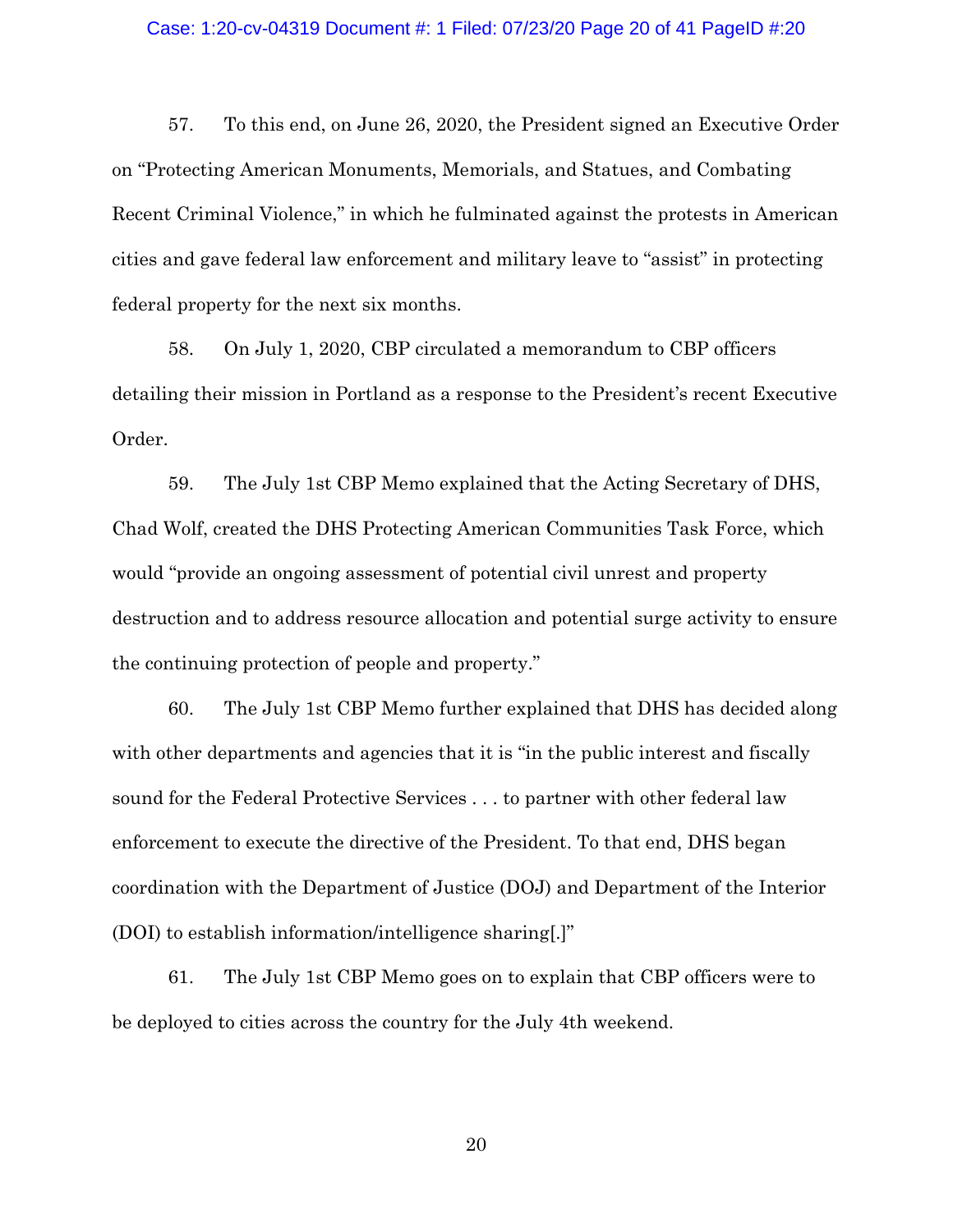#### Case: 1:20-cv-04319 Document #: 1 Filed: 07/23/20 Page 21 of 41 PageID #:21

62. Defendant Wolf announced on July 3, 2020 that DHS was "following [President Trump's] lead in deploying special units to defend our national treasures from rioters." He also stated, "We won't stand idly by while violent anarchists and rioters seek not only to vandalize and destroy the symbols of our nation, but to disrupt law and order and sow chaos in our communities," and "civil unrest will not be tolerated."

63. CBP officers, and upon information and belief, other federal agents, have been deployed in undisclosed cities throughout the country in response to the nationwide protests, or what DHS calls "civil unrest" or "disruptive activity." One of these locations was Portland, Oregon.

## **B. The Secret Police Terrorize Portland**

64. Starting on or about July 1, 2020, President Trump gave life to his authoritarian vision for our cities, sending unidentified federal agents to the streets of Portland, Oregon.

65. For several weeks, a paramilitary force of agents of the DHS, as well as other federal agents known and unknown to Plaintiffs, have been deployed on Portland streets.

66. It has been reported in the media that the camouflaged federal troops sent to Portland were officers from several federal agencies, including not only CBP, but also the U.S. Marshals Service.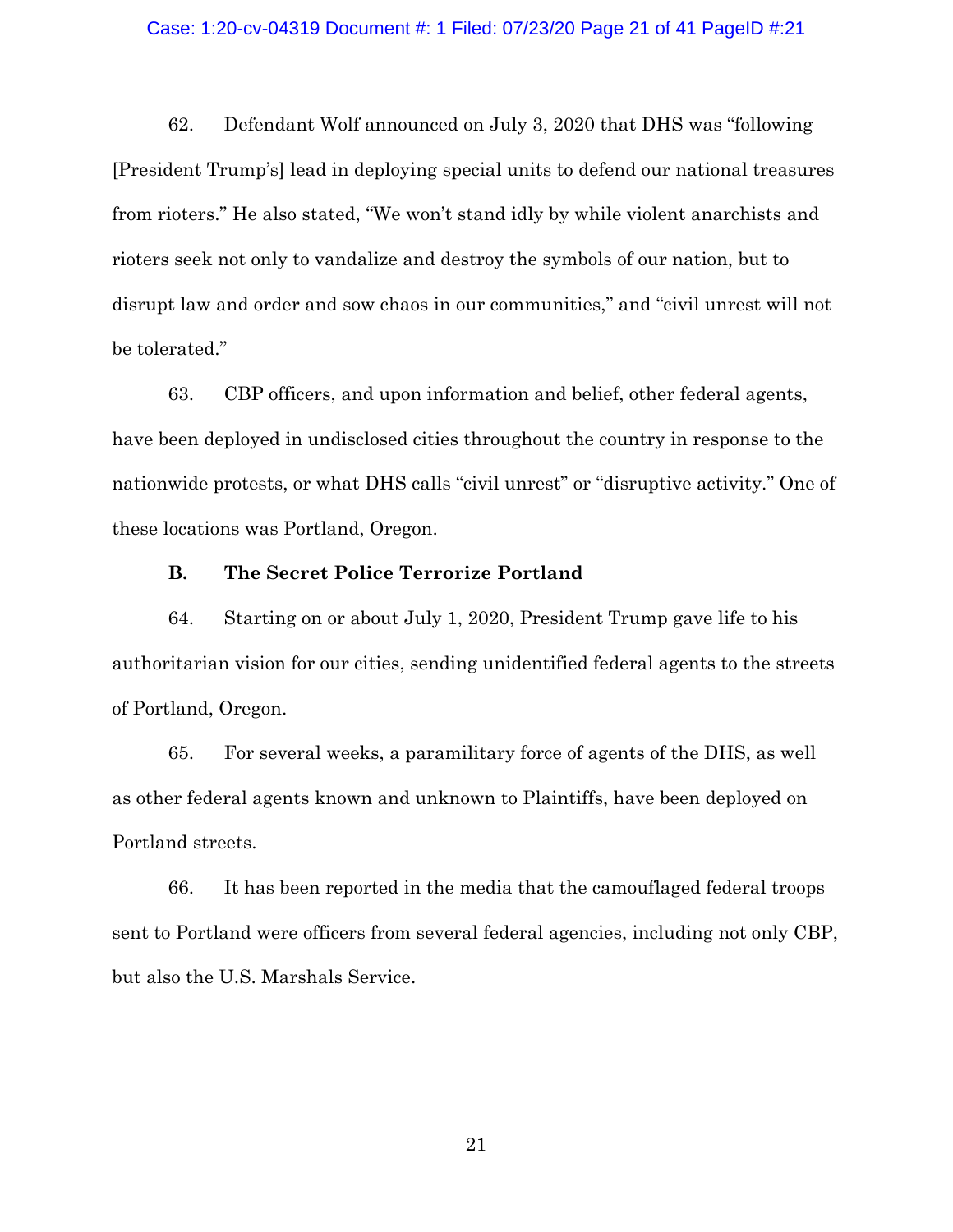## Case: 1:20-cv-04319 Document #: 1 Filed: 07/23/20 Page 22 of 41 PageID #:22

67. These federal agents dressed in camouflage, fatigues, and tactical gear, without any insignia or information identifying them. They have used batons, tear gas, rubber bullets, and munitions on protesters, journalists, and legal observers.

68. They have used such force and intimidation despite the fact that protestors, journalists, and legal observers were not committing any federal crimes, and were not doing anything threatening whatsoever.

69. For example, federal agents shot unarmed protester Donavan LaBella in the head with a munition, reportedly fracturing his skull.

70. On July 12, 2020, while journalist Mathieu Lewis-Rolland was documenting protests in Portland, federal agents shot him in the side and back ten times with hard plastic bullets that tore holes into his "PRESS" t-shirt, despite his clear identification as press, and despite that he was carrying bulky camera equipment, staying in well-lit areas, and posing no threat to anyone.

71. Journalist Garrison Davis was also covering protests in Portland on the night of July 11, 2020 and the early morning of July 12, wearing a helmet that said "PRESS" on it in big block letters, holding his press pass, and not participating in protests. Though he posed no threat to anyone, a federal agent shot him in the back with a tear gas canister, pepper bullets, and other munitions.

72. Egregiously, federal agents beat and pepper-sprayed a Navy veteran, Christopher David, who went to the protests to ask the federal agents whether they thought they were upholding the U.S. Constitution with their actions. In response,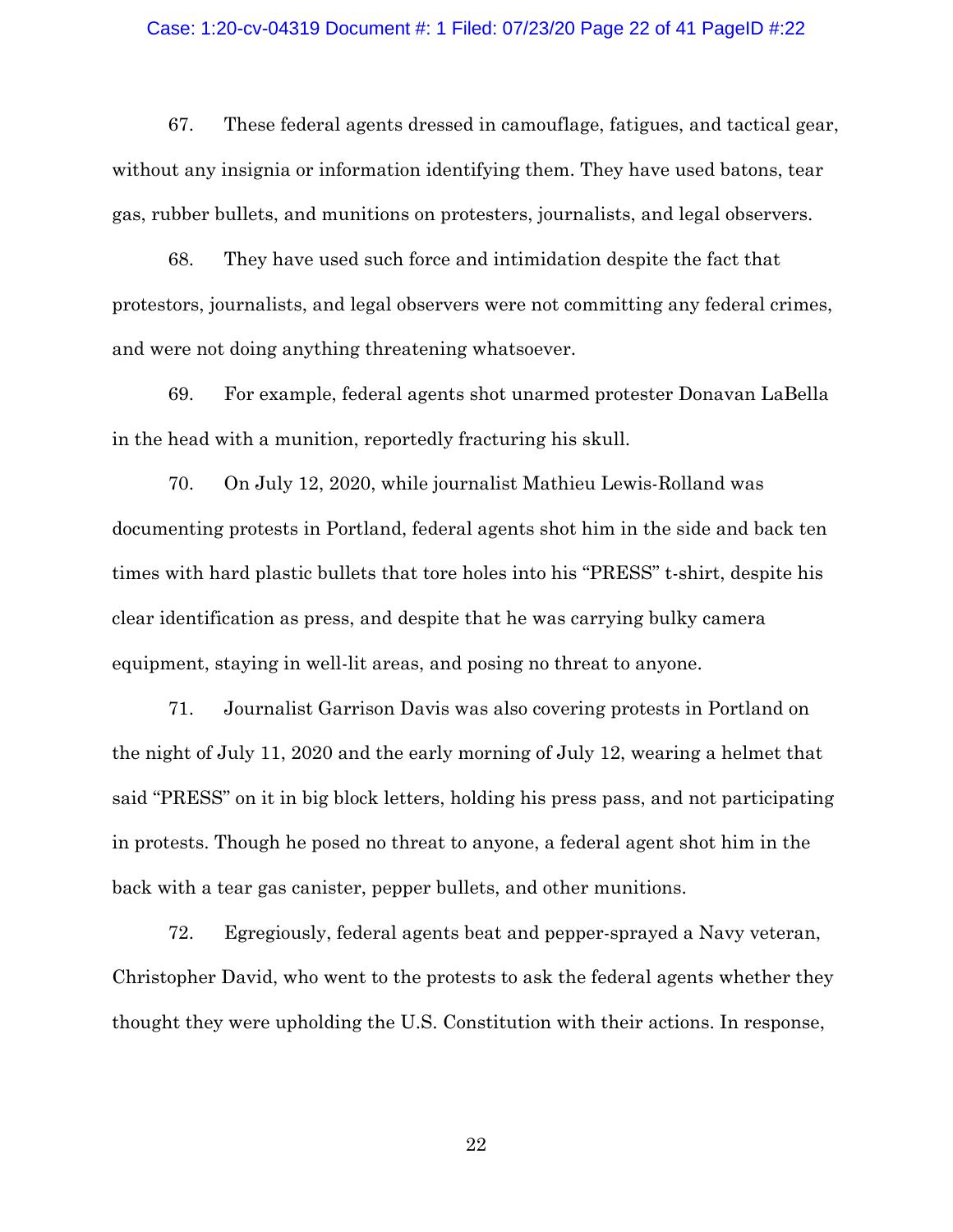#### Case: 1:20-cv-04319 Document #: 1 Filed: 07/23/20 Page 23 of 41 PageID #:23

the agents beat him (breaking his hand) and pepper sprayed him in the face, despite the fact that David posed no threat.

73. Indeed, even when a "wall of mothers"—women, some of whom were pregnant—stood in front of the protestors peacefully, arm-and-arm, and chanted things like "leave our kids alone," the federal agents terrorized them with chemical weapons and other acts of violence.

74. On July 16, 2020, another Memorandum was sent to Chad Wolf as Acting Secretary of DHS (July 16th DHS Memo).

75. This July 16th DHS Memo stated that acting in response to President Trump's Executive Order CBP and ICE had "mobilized tactical teams to provide support to [FPS] in protecting federal buildings and assets within the greater Portland, Oregon area."

76. Further, the July 16th DHS Memo explains how the U.S. Marshals Service "deployed their Special Operations Group (USMS/SOG) to further assist FPS in the protection of the Mark O. Hartfield Federal Courthouse in Portland," and that the "U.S. Secret Service, . . . ICE/HSI, and the . . . FBI have also provided investigative support to FPS."

77. While in Portland, these CBP officers reportedly entered sections of the city where residents were peacefully protesting racial and social injustice.

78. CBP officers in Portland were wearing generic green law enforcement uniforms with no identifying insignias. These CBP officers then approached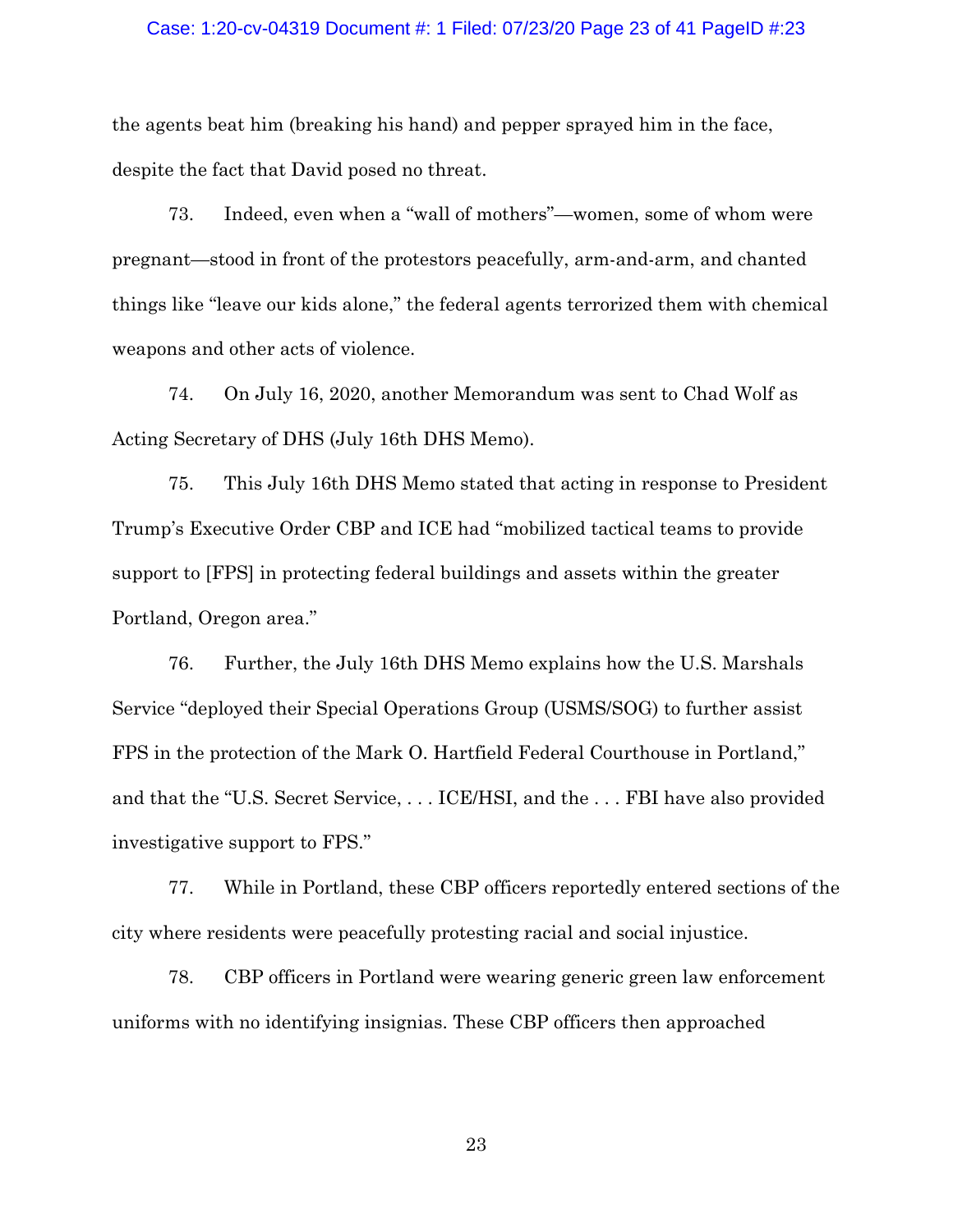### Case: 1:20-cv-04319 Document #: 1 Filed: 07/23/20 Page 24 of 41 PageID #:24

protesters in unmarked vehicles, in some instances far from any federal property, buildings, or monuments they were deployed to protect.

79. On July 15, 2020, armed federal agents dressed in camouflage pulled Mark Pettibone into an unmarked van without identifying themselves, drove him to what is believed to have been a federal courthouse, and detained him in a cell before releasing him without any paperwork, citation, or record of his arrest.

80. Another protester in Portland reported that she and others were standing and talking to one another when they heard a fellow protester yell that a "snatch van" was approaching. She described these officers, later determined to be CBP agents, as "putting bags over [protesters'] heads, and putting them in out-ofstate plated vans." The CBP issued a statement confirming that its agents were responsible for this lawless kidnapping of a civilian from the streets of Portland.

81. The July 1st CBP Memo and the July 16th DHS Memo each outline the coordination between subagency officers and agents of DHS, DOJ, and DOI which has been ongoing throughout the summer since in response to nationwide protests.

82. According to Ken Cuccinelli, the Acting Deputy Secretary of Homeland Security, the Hatfield courthouse in Portland is protected by the FPS. The Acting Deputy Secretary explained that CBP and ICE officers were called in to support FPS and, thus, that FPS was directing the involvement by CBP, ICE, and other DHS officers.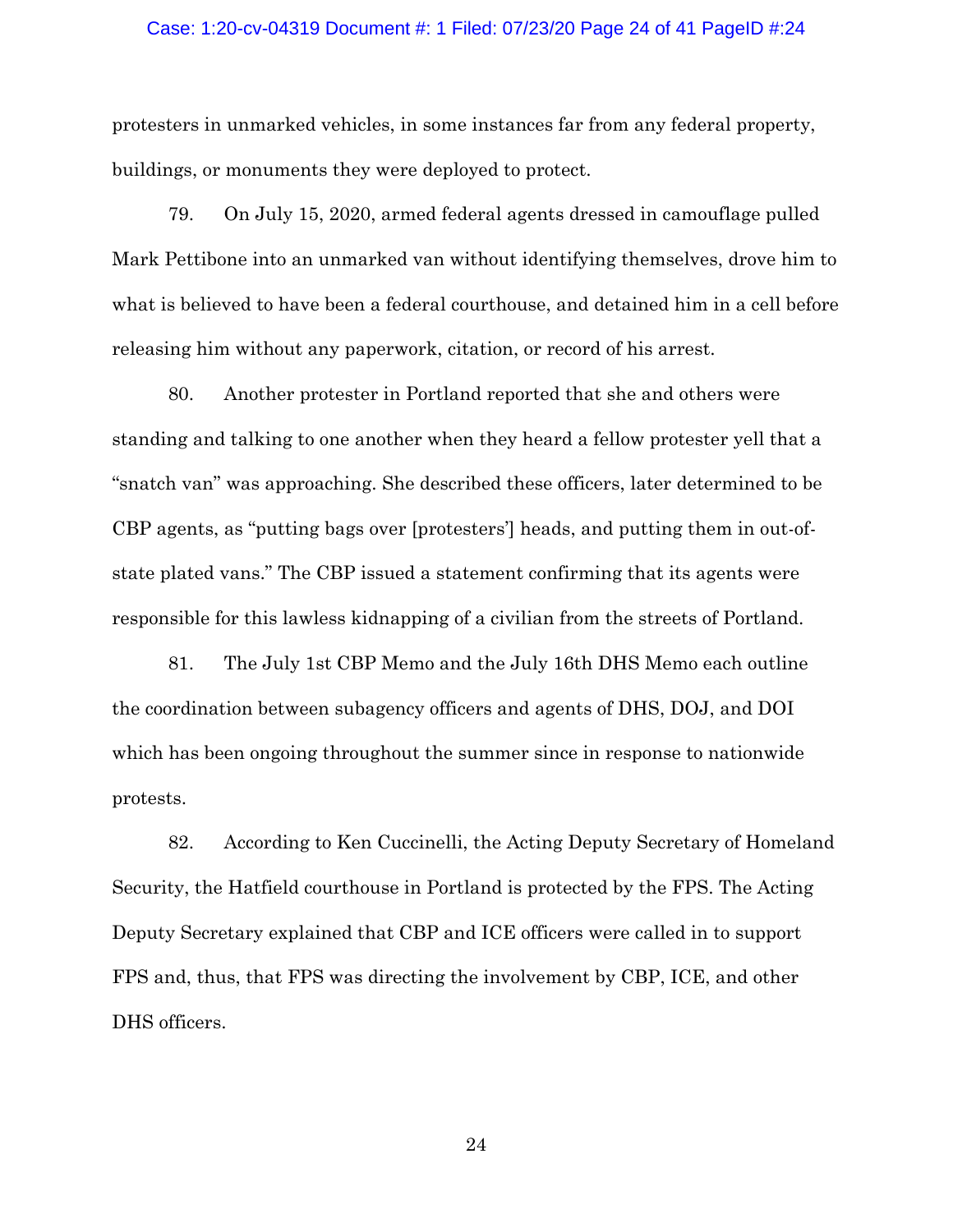## Case: 1:20-cv-04319 Document #: 1 Filed: 07/23/20 Page 25 of 41 PageID #:25

83. Defendant Wolf has publicly stated that 43 arrests have been made in relation to operations in Portland since the weekend of July 4th, including by teams of FPS and CBP officers working together. It is unknown how many instances have resulted in unauthorized searches, questioning, or seizure and temporary detention. It is also unknown which agencies have carried out exactly which arrests, searches, detainments, or custodial interrogations.

84. The President and his appointees and officers have tried to characterize these incidents of detainment and arrests as a response to individuals destroying federal property. For example, DHS Acting Deputy Secretary Ken Cuccinelli stated in an interview with NPR that "We're talking only about violent rioters. We're not talking about actual protesters. We're not seeking to interfere at all with anyone peacefully expressing themselves—period, full stop."

85. However, incidents like what happened to Mark Pettibone show otherwise—that protesters could do nothing more than walk down the street and still be subject to search, arrest, and hours of detainment.

86. Oregon Governor Kate Brown has called the federal agents' conduct in Portland "a blatant abuse of power," and has criticized the Trump Administration for intentionally "provok[ing] confrontation for political purposes."

87. In a letter co-signed by the mayors of five other cities, including Chicago's Mayor, Portland Mayor Ted Wheeler criticized the federal agents for using "tactics we expect from authoritarian regimes—not our democracy" and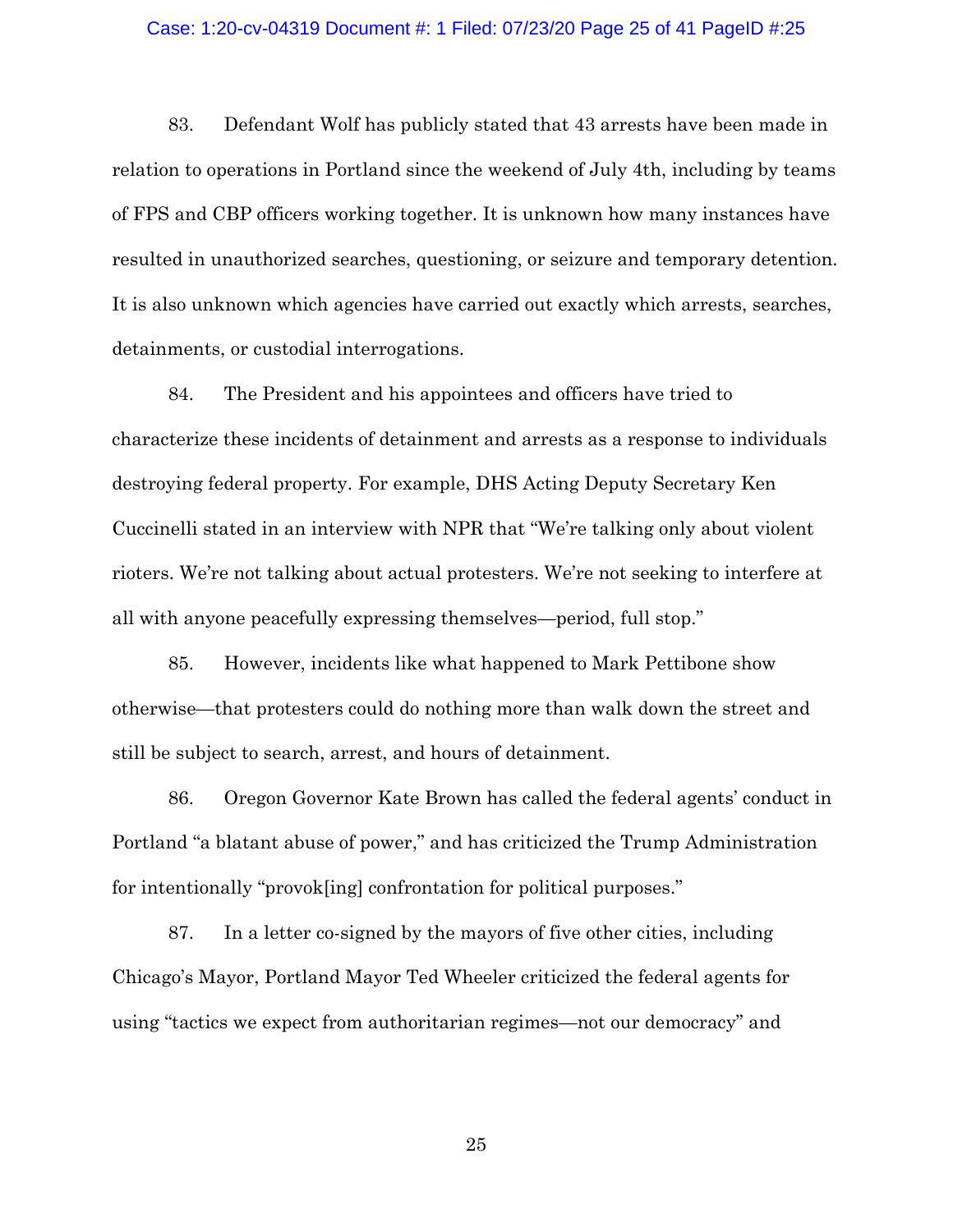### Case: 1:20-cv-04319 Document #: 1 Filed: 07/23/20 Page 26 of 41 PageID #:26

confirmed that "the irresponsible actions of [the federal] agencies threaten community safety."

88. Oregon's Attorney General has filed a federal lawsuit seeking to enjoin the federal agents from continuing to engage in their unlawful tactics.

89. Oregon's Governor has requested the removal of federal agents from Portland's streets, as has Mayor Wheeler, but Defendant Wolf has refused.

90. The *modus operandi* of the paramilitary force of federal agents in Portland includes: (1) anonymous federal agents dressed in camouflage who bear no known designation and refuse to identify themselves; (2) the use of unmarked vehicles used to illegally arrest and detain and round up protestors, journalists, and observers; (3) kidnapping of innocent civilians without probable cause; (4) uses of excessive, inexcusable force against people exercising their right to speak and to assemble as well as people reporting on peaceful protests; and (5) "preemptive arrests" of people without probable cause to believe they committed any federal crime.

## **C. The Federal Policy of Conducting Illegal Arrests**

91. On July 15, 2020, a video emerged showing camouflaged federal agents grabbing an individual off the street in Portland and placing him in an unmarked van.

92. NLG Legal Observers who were recording the video objected to this kidnapping.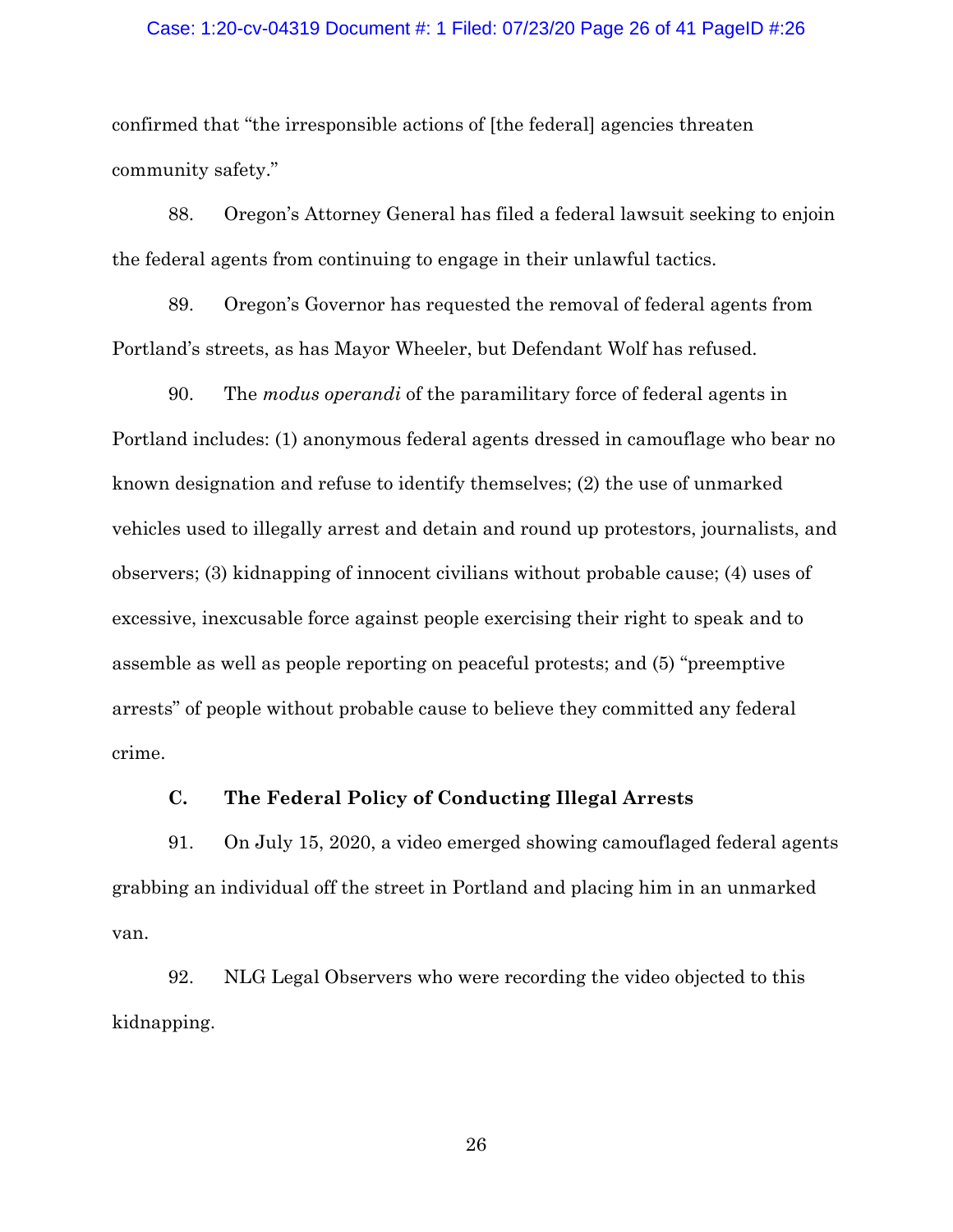#### Case: 1:20-cv-04319 Document #: 1 Filed: 07/23/20 Page 27 of 41 PageID #:27

93. On July 17, 2020, an official U.S. Customs and Border Patrol statement confirmed that the camouflaged officers were CBP agents.

94. In a press conference on July 21, 2020, Defendant Wolf called on Defendant Cline to explain the "standard of probable cause" justifying these arrests.

95. Defendant Cline specifically addressed the July 15th unmarked officer arrests explaining that the CBP agents had identified a man "in a crowd and in an area" where someone was aiming a laser at officers, and they followed him to a calmer location to talk to him. After doing so, they removed him from the area where other protesters and observers were nearby and took him to another location in a van. They held him for approximately 20 minutes and then released him "because they did not have what they needed" to hold him.

96. In attempting to justify the constitutionality of this act, Cline characterized it as a "simple engagement" and "not a custodial arrest."

97. These Defendants' statements established a policy of allowing officers to make arrests without probable cause in violation of the Fourth Amendment.

98. Later the same day, Defendant Wolf stated that DHS was "having to go out and proactively arrest individuals . . . to hold them accountable."

99. Defendant Wolf's statement explaining DHS's authority to "proactively arrest" individuals further confirmed a federal policy that is being implemented by federal agents on city streets that contravenes the protections of the Fourth Amendment by sanctioning arrests without probable cause.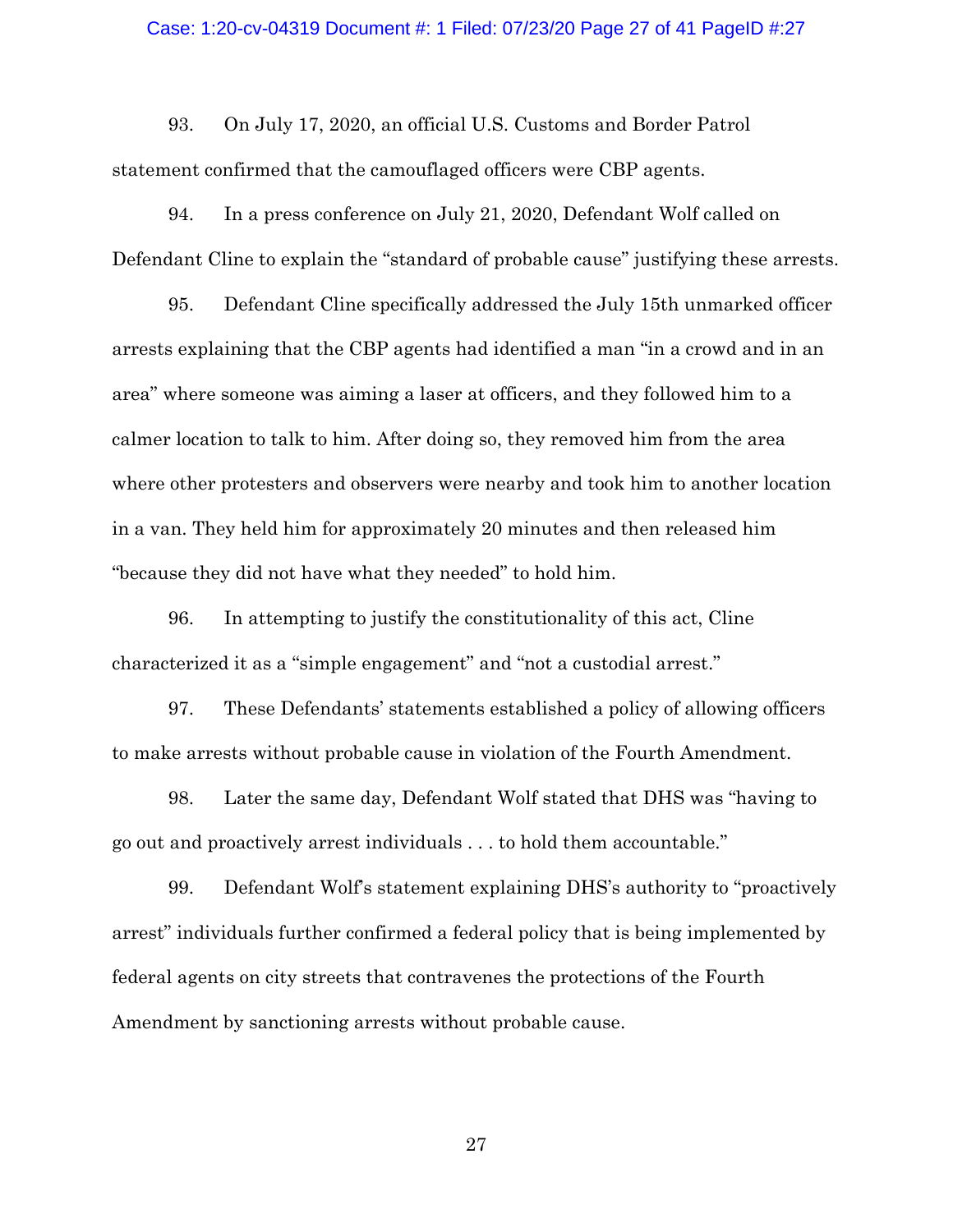## Case: 1:20-cv-04319 Document #: 1 Filed: 07/23/20 Page 28 of 41 PageID #:28

100. President Trump has approved of the actions of the federal agents in Portland, thereby ratifying the federal agents' policy of arresting individuals without probable cause and justifying the continued and expanded use of unlawful arrests that agents employed in Chicago and other cities.

101. For example, on June 20, 2020, President Trump stated "we've done a great job in Portland. . . . I guess we have many people in jail right now. We very much quelled it, and if it starts again, we'll quell it again very easily. It's not hard to do, if you know what you're doing."

102. When the President and Defendants Wolf and Barr announced at their July 22, 2020 press conference that they would deploy a "surge" of federal agents to other cities, including Chicago, at no point did any of them or anyone else state that the policy of conducting unlawful or preemptive arrests like those conducted in Portland would not continue during the "surge" of officers being imminently deployed to Chicago.

## **D. The Secret Police Have Been Deployed to Chicago**

103. Despite public outcry against these flagrant constitutional violations, the President has vowed to continue to use federal agents to mount a hostile takeover of U.S. cities.

104. The President has said that his efforts in Portland were designed to "help" that city and that Chicago, among other cities, is next.

105. These developments are unsurprising, given that on May 28, 2020, the President said that he would send the military to confront protesters and invoked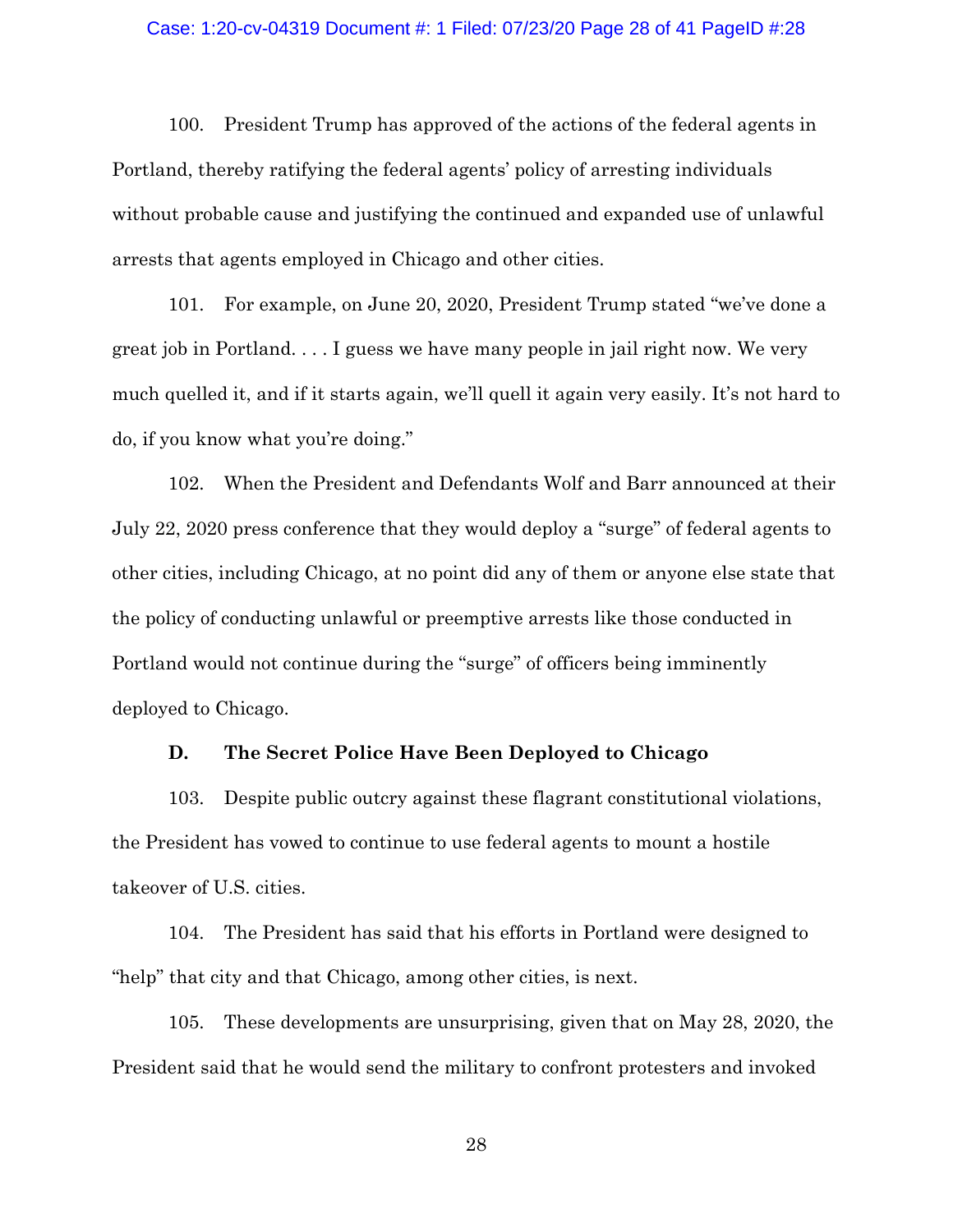## Case: 1:20-cv-04319 Document #: 1 Filed: 07/23/20 Page 29 of 41 PageID #:29

the racist phrase of a segregationist used to quell prior cries for racial equality: "When the looting starts, the shooting starts."

106. The President again made threats about deploying the National Guard to "dominate the streets" and using "thousands of heavily armed soldiers" against civilians.

107. On June 1, 2020, amid the protests in Washington, D.C., the President ordered police and National Guard troops to clear peaceful protestors from Lafayette Square and surrounding streets using tear gas and other weapons. This was done solely so that the President could walk from the White House to St. John's Episcopal Church, so that he could hold a Bible for a photo-op.

108. Other federal appointees and officers have also made clear the Administration's intention to replicate what is taking place in Portland elsewhere, including in Chicago.

109. Defendant Wolf announced that DHS was going to deploy agents to Chicago and would "do that whether they like us there or not."

110. In an interview on July 19, 2020, the President called Chicago "stupidly run" and pledged to have "more federal law enforcement" in Chicago and other cities "all run by liberal Democrats."

111. On July 22, 2020, the President held a news conference from the East Room of the White House confirming that there would be a "surge" of federal agents arriving imminently in Chicago.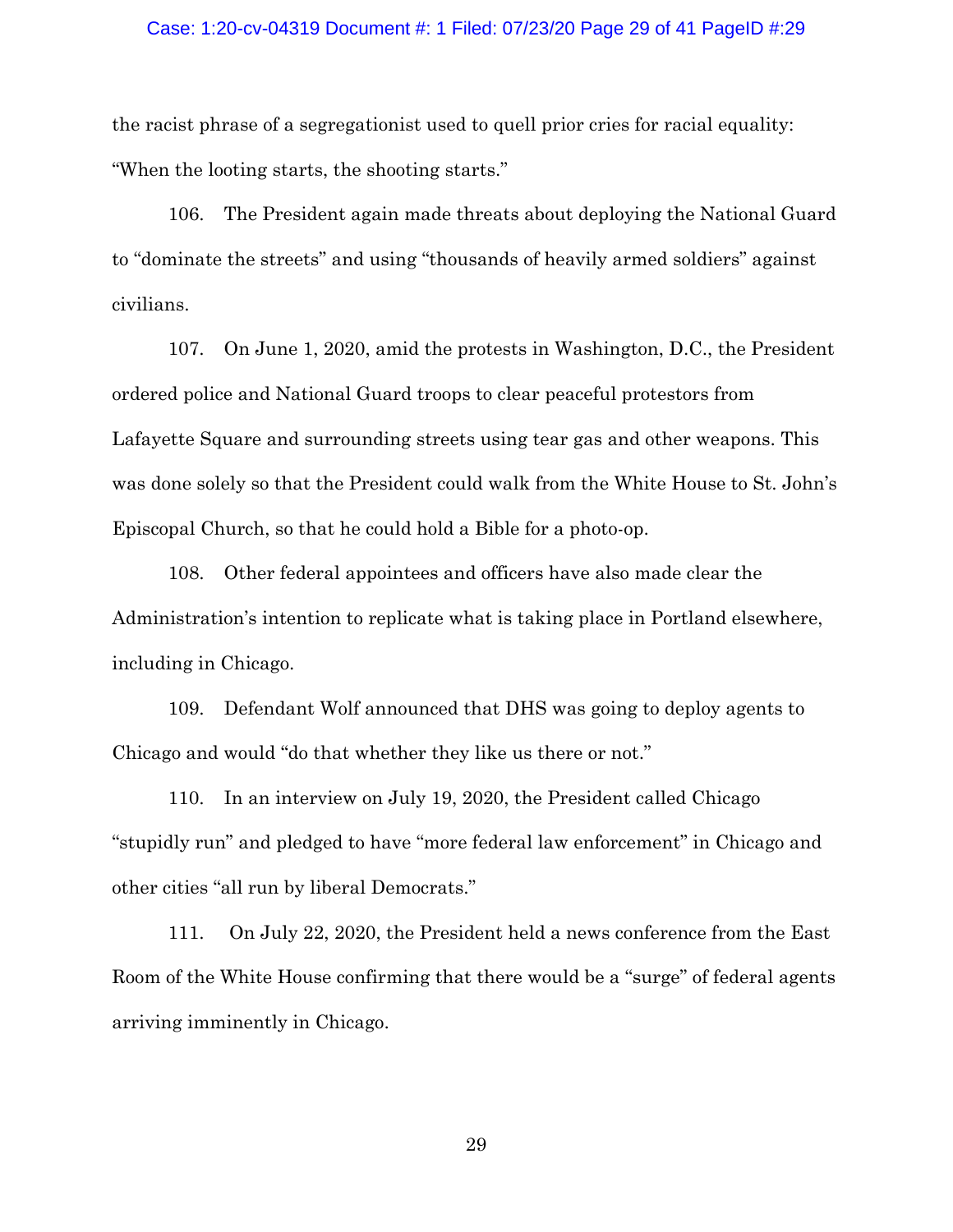## Case: 1:20-cv-04319 Document #: 1 Filed: 07/23/20 Page 30 of 41 PageID #:30

112. During those remarks, the President was explicit that the federal law enforcement response is needed to address problems purportedly caused by the activities and demands of protestors, and that federal agents would help to restore order in Chicago.

113. In addition, neither the President, Defendant Barr, nor Defendant Wolf gave any assurance that the "hundreds" of federal agents flooding Chicago would leave protestors alone. At no time did they acknowledge that the federal government had overstepped in Portland. At no time did they agree that the federal law enforcement activities currently taking place in Portland would be limited to Portland.

114. On the contrary, the President and Defendants made clear that there would soon be an unchecked federal presence on the streets of Chicago, with the President describing federal authority as "as wide as it can be."

115. The President and Defendants repeatedly tied the decision to send federal law enforcement officers to Chicago to the actions of protesters, blaming protesters for violence in Chicago.

116. The President cited "a radical movement to defund, dismantle and dissolve our police departments" that "has led to a shocking explosion of shootings, killings, murders, and heinous crimes of violence." He complained that local "politicians have now embraced the far-left movement to break up our police departments causing violent crime in their cities to spiral . . . seriously out of control." He demanded that Americans "insist that community officials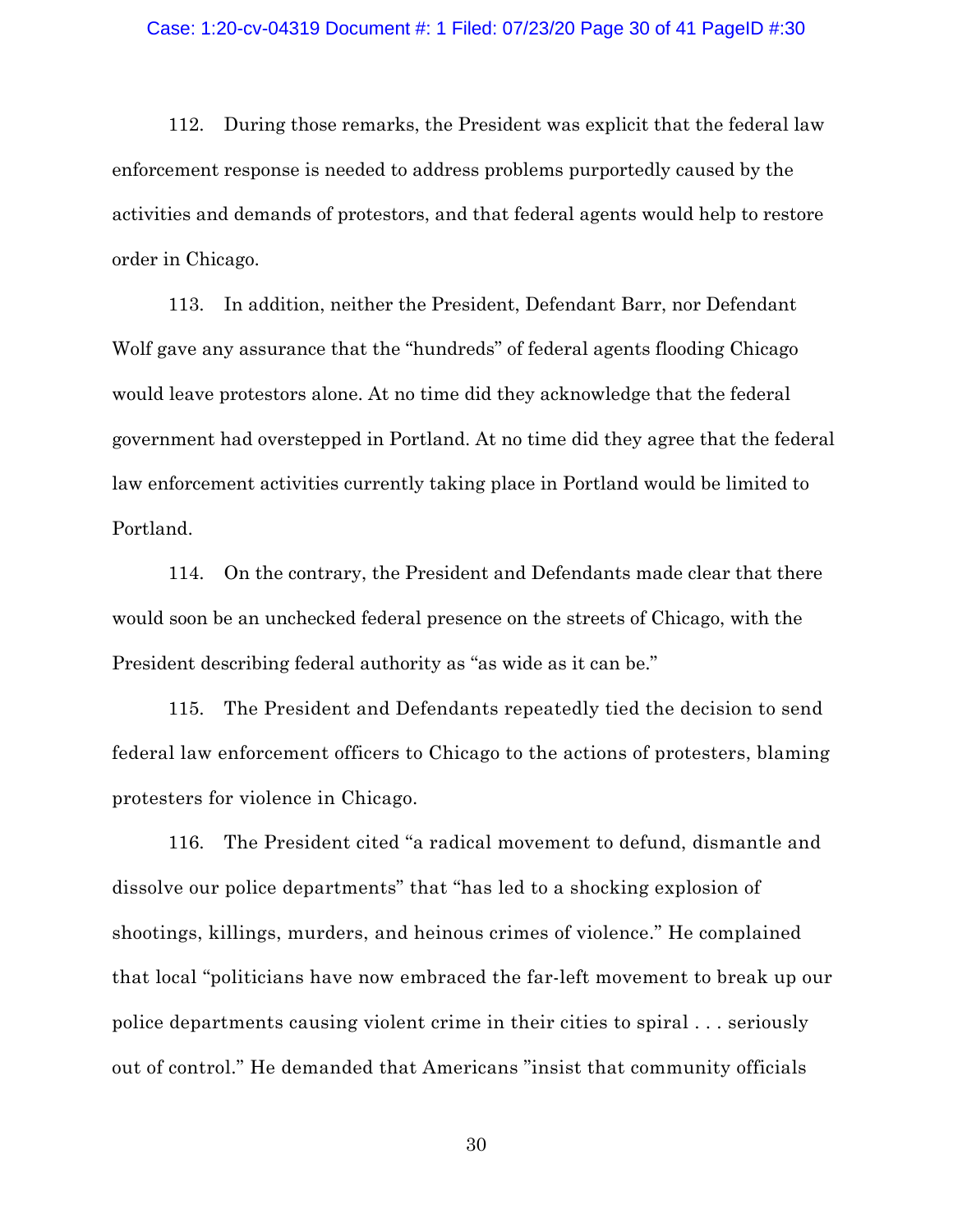fully support, fully back and fully fund their local police departments" and said federal law enforcement would remain until then. He repeated "[w]e will never defund the police, we will hire more great police" and "[w]hile others want to defund, defame and abolish the police, I want to support and honor our great police."

117. Defendant Barr announced, "[W]e're going to continue to confront mob violence," and he claimed that "a significant increase in violent crime" is the "direct result of the attack on the police forces" and calls "for the defunding of police departments."

118. All of this is consistent with the President's numerous statements since the beginning of the nationwide protests that he intends to use federal agents to stop protestors.

119. For instance, the President tweeted: "Get tough Democrat Mayors and Governors. These people are ANARCHISTS. Call in our National Guard NOW. The World is watching and laughing at you and Sleepy Joe. Is this what America wants? NO!!!" This early suggestion that the National Guard was needed to quell actions of particular political groups or protesters with political leanings, such as "anarchists," makes clear that the aim in calling in federal officers is to quell protests—not just those committing crimes against property.

120. The President has expressed his disdain for the viewpoints of the protestors: "Our great National Guard Troops who took care of the area around the White House could hardly believe how easy it was. "A walk in the park", one said.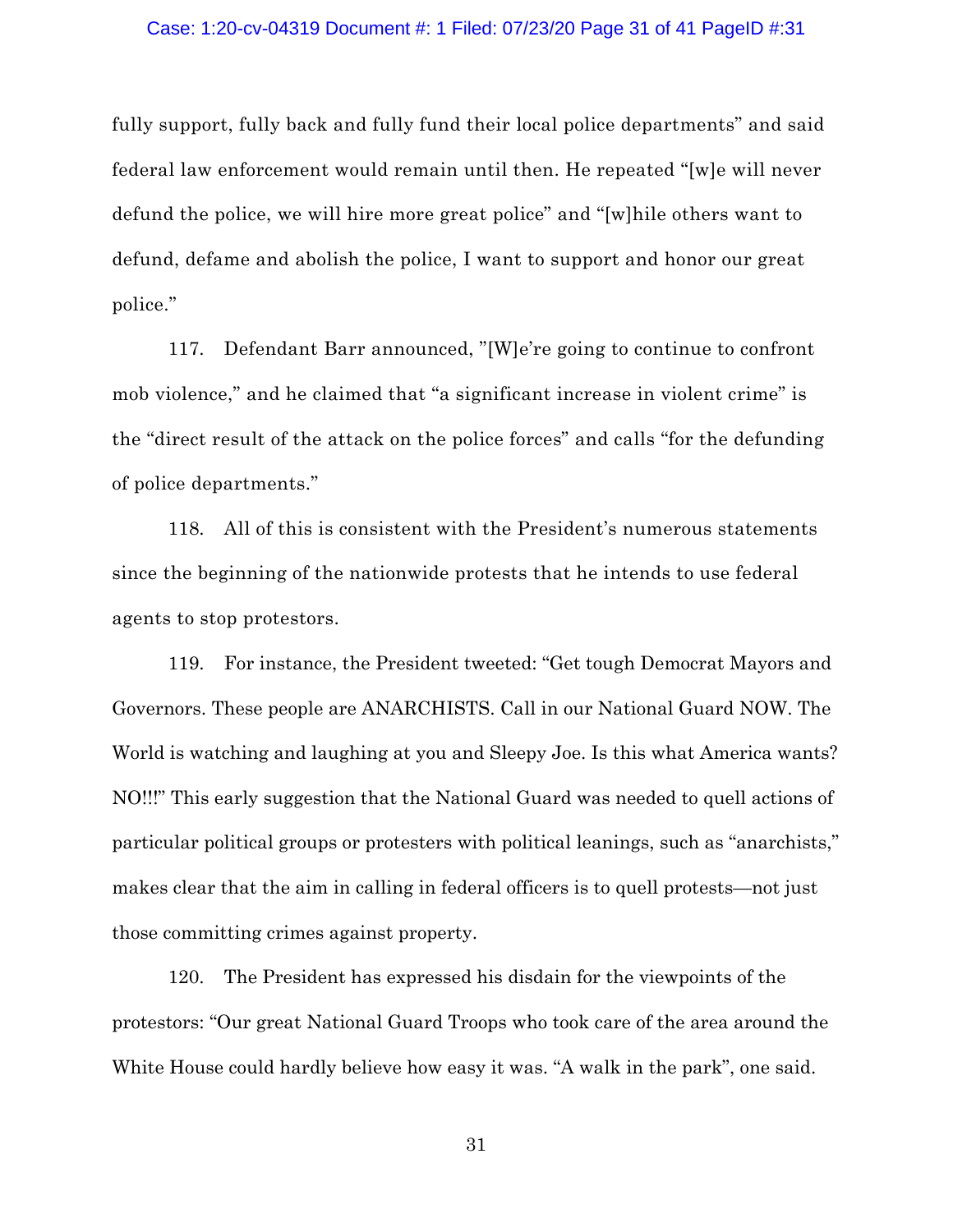### Case: 1:20-cv-04319 Document #: 1 Filed: 07/23/20 Page 32 of 41 PageID #:32

The protesters, agitators, anarchists (ANTIFA), and others, were handled VERY easily by the Guard, D.C. Police, & S.S. GREAT JOB!"

121. The President has indicated his intention to "dominate" protestors: "D.C. had no problems last night. Many arrests. Great job done by all. Overwhelming force. Domination. Likewise, Minneapolis was great (thank you President Trump!)"

122. The President has expressed satisfaction when protestors self-censor by staying home: "I have just given an order for our National Guard to start the process of withdrawing from Washington, D.C., now that everything is under perfect control. They will be going home, but can quickly return, if needed. Far fewer protesters showed up last night than anticipated!"

123. At President Trump's rally at Mount Rushmore on July 4, 2020, he announced that he was "deploying federal law enforcement to protect our monuments, arrest the rioters, and prosecute offenders to the fullest extent of the law."

124. Finally, in retweeting a thread which showed New York stores boarded up in anticipation of any violence following the continuation of nationwide protests, President Trump wrote, "The National Guard is ready!"

# **III. CHICAGO IS UNABLE OR UNWILLING TO STOP UNLAWFUL FEDERAL INTERVENTION**

125. Chicago's Mayor has publicly recognized the problems with the President's secret police force, saying, "We don't need federal agents without any insignia taking people off the streets and holding them, I think, unlawfully."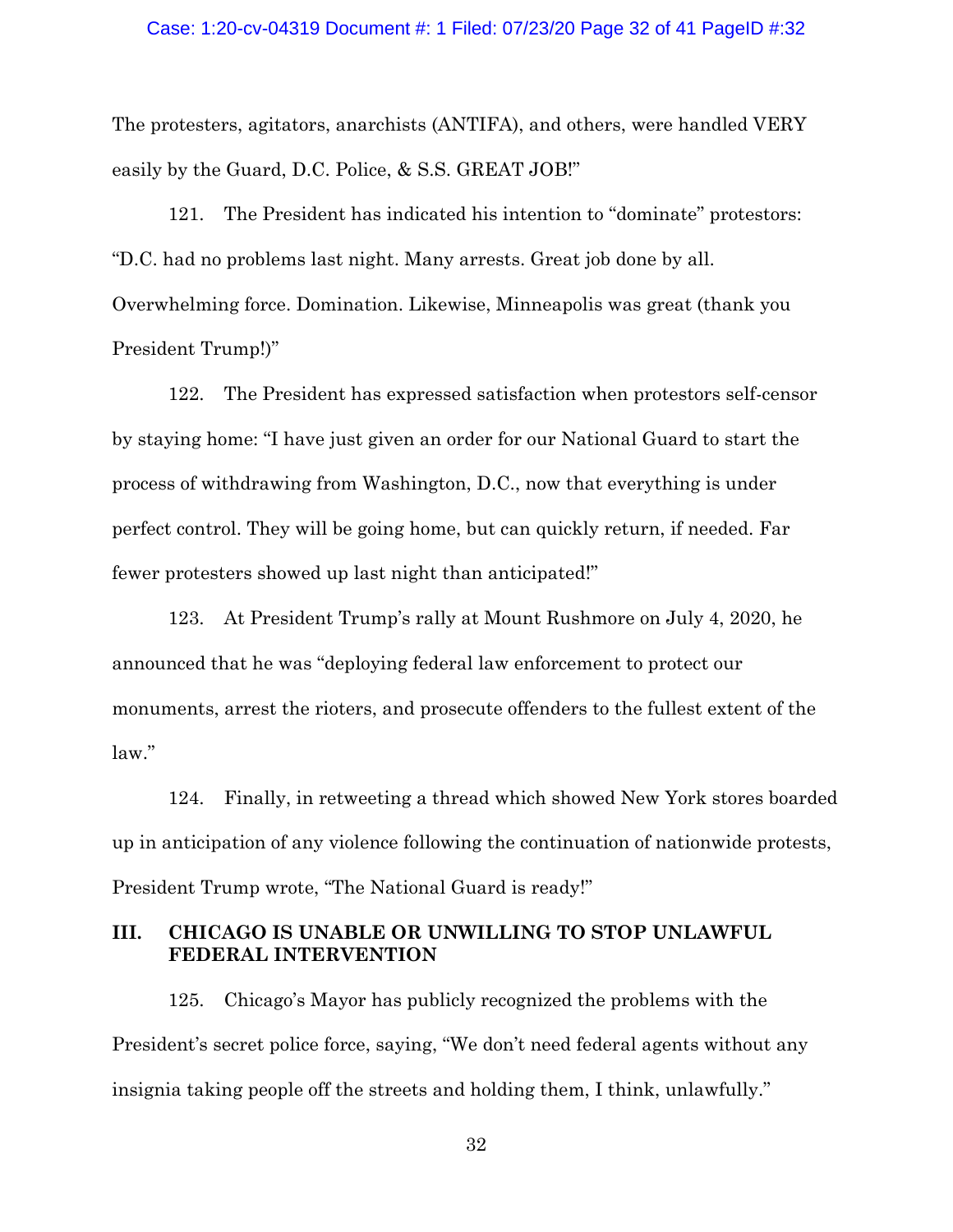### Case: 1:20-cv-04319 Document #: 1 Filed: 07/23/20 Page 33 of 41 PageID #:33

126. The Mayor has also recognized that an "influx" of federal agents to Chicago is on its way.

127. In a July 20, 2020 letter to the President, Chicago's Mayor stated that federal agents deployed to Chicago "that would not be within our control or within the direct command of the Chicago Police would spell disaster."

128. Chicago is already saturated with federal law enforcement agents who conduct duly authorized law enforcement activities in Chicago and the region on a daily basis.

129. A further influx of such agents in lieu of investment in the communities most affected by gun violence, police violence, and racism is counterproductive, destructive, and a potentially violent disaster.

130. Contrary to her stated position, on information and belief, Chicago's Mayor has had discussions with federal authorities about the initial deployment of federal agents in Chicago, and on July 21, 2020, she confirmed that federal agents would be deployed to Chicago.

131. The assent of Chicago's Mayor to the surge of federal forces means that when the President sends federal agents to Chicago, as he did to Portland, the CPD and the City will be unable and unwilling to protect protestors from unlawful use of excessive force and arrests without probable cause.

## **IV. PLAINTIFFS FEAR CONTINUING THEIR LAWFUL ACTIVITIES**

132. Given the City of Chicago's history of violence against peaceful protestors, and its recent violence against protestors, the addition of federal forces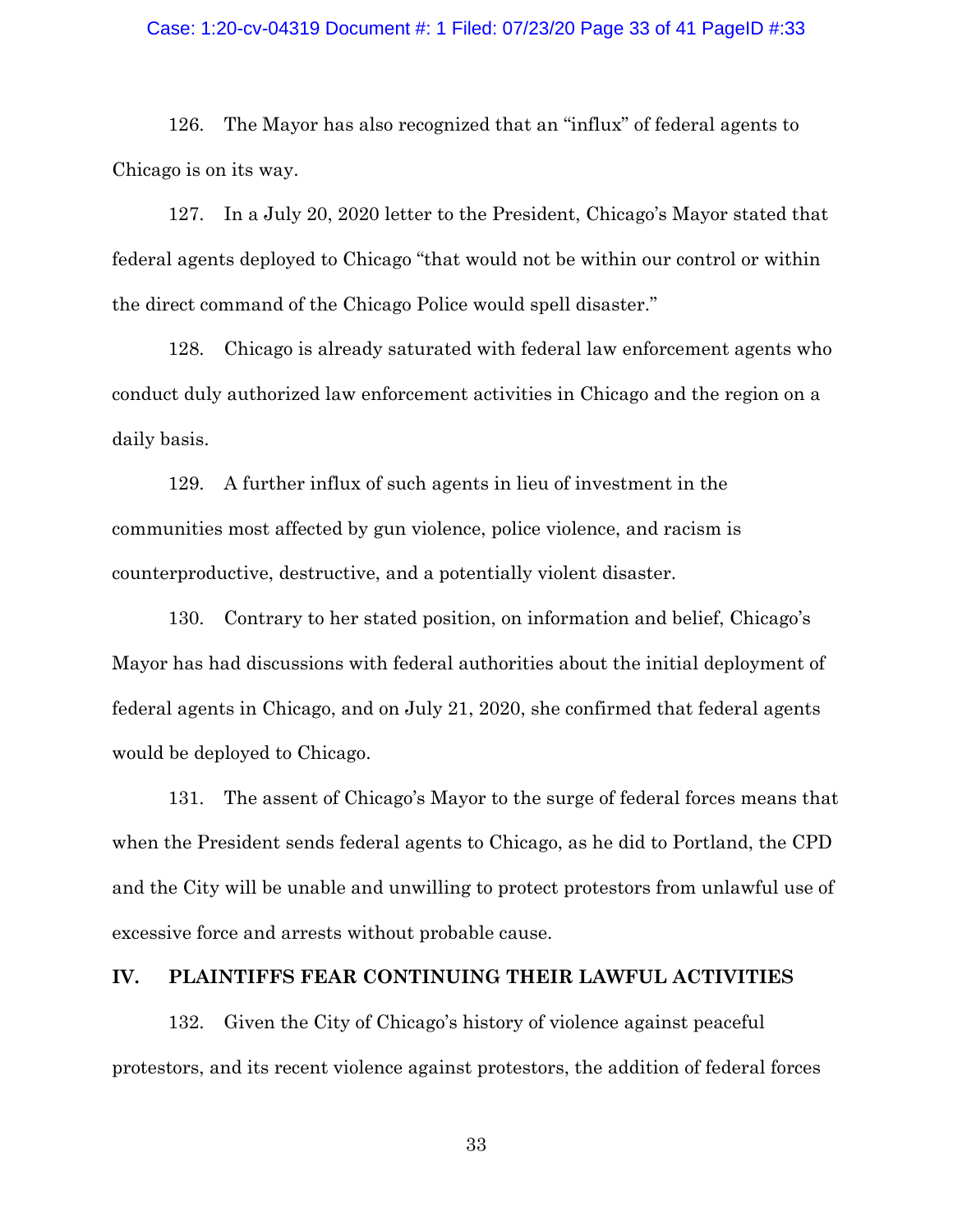#### Case: 1:20-cv-04319 Document #: 1 Filed: 07/23/20 Page 34 of 41 PageID #:34

to illegally intimidate, police, and falsely arrest peaceful protestors will ignite additional official violence against civilians and a serious constitutional crisis within the City of Chicago.

133. Indeed, recognizing these legitimate and imminent fears, State Representative Will Guzzardi, whose district overs the City of Chicago's northwest side, reports that his constitutes are "terrified by the news" of impeding federal agents, and that some have been dissuaded from protesting.

134. Plaintiffs have planned frequent protests and political actions into the foreseeable future, including the weekend of July 24, 2020. Events are planned for July 24, 25, and 26, 2020, and additional events are expected during the following week. All of the Plaintiffs herein have made plans and put aside resources to participate in one or more activity this weekend, including: a) a #LetUsBreathe rally at Freedom Square on Friday, July 24, 2020, across the street from the Homan Square, a police station notorious for disappearing people (sometimes in conjunction with Federal DEA or ATF agents); b) a protest organized by multiple organizations including Plaintiffs BLM Chicago and CDSA on Saturday, July 25, 2020 in Grant Park to support Black Lives; c) another protest also in Grant Park on Saturday, July 25, 2020 to call for the abolition of ICE.

135. NLG Chicago Legal Observers have observed over 50 demonstrations since the end of May 2020, when nationwide protests against systemic racism, inequality, and police violence, sparked by the murders of George Floyd and Breonna Taylor, began.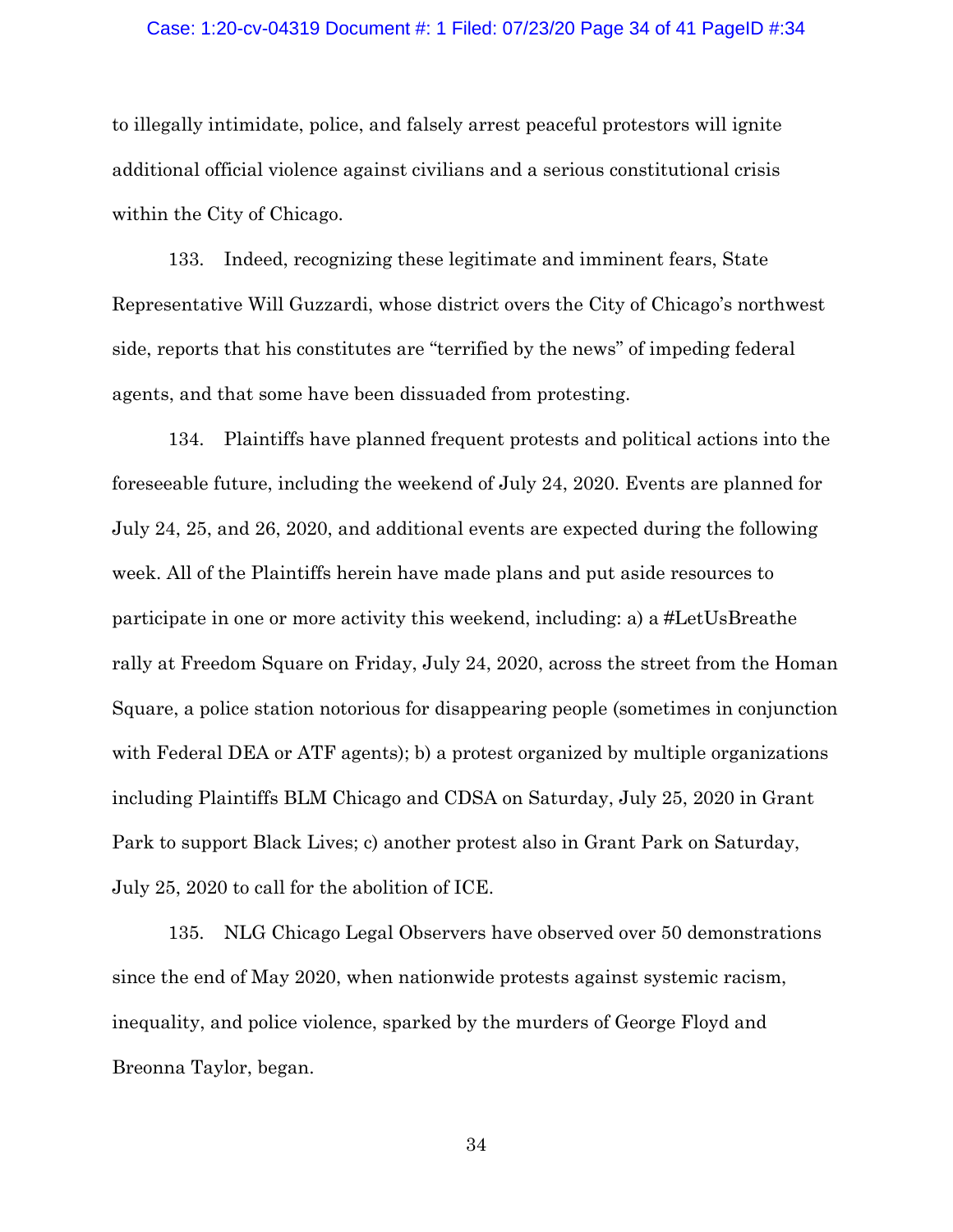#### Case: 1:20-cv-04319 Document #: 1 Filed: 07/23/20 Page 35 of 41 PageID #:35

136. Plaintiff NLG Chicago seeks to protect the First Amendment rights of protestors by observing protests and obtaining information from protestors who are arrested so that they can be tracked and provided pro bono or low-cost representation.

137. Plaintiff FDLA seeks to protect the First Amendment rights of protesters by observing protests and obtaining information from protesters who are arrested so that they can be tracked and provided pro bono or low-cost representation.

138. Plaintiff In These Times Union, has documented and tracked hundreds of instances of violence, harassment and arrests directed toward journalists by members of law enforcement of local, state, and federal agencies throughout the country. Individual members of In These Times Union are aware of "less lethal" munitions being deployed by federal agents against journalists covering protests in Portland and instances where members of the Chicago Police Department have used physical force to prevent journalists from covering protests.

139. Plaintiffs are aware of the activities of federal law enforcement officers in Portland; specifically, they are aware that federal agents have kidnapped, falsely arrested, and brutalized protestors and NLG Legal Observers.

140. Plaintiffs are also aware that President Trump is deploying federal officers to Chicago immediately, and that the CPD intends to work with the federal agents.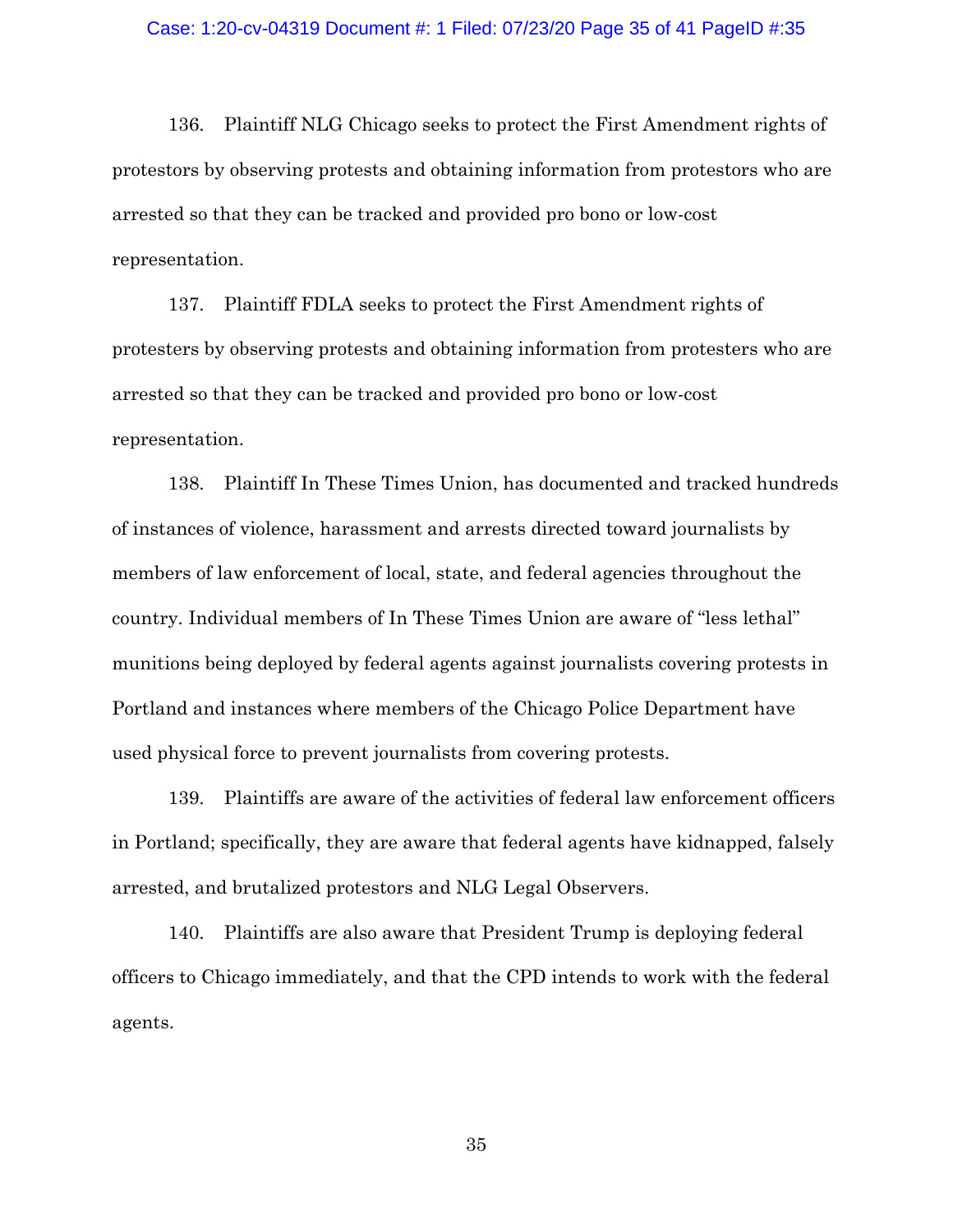## Case: 1:20-cv-04319 Document #: 1 Filed: 07/23/20 Page 36 of 41 PageID #:36

141. Plaintiffs would like to continue exercising their First Amendment rights of speech, assembly, observing, and newsgathering, but they fear that federal agents will kidnap, falsely arrest, or physically abuse them.

142. Specifically, Plaintiff BLM Chicago has members who are not going to attend the protests and rallies planned for this weekend because they fear federal agents will kidnap, falsely arrest, or physically abuse them, as they did to protestors in Portland.

## **LEGAL CLAIMS**

## **COUNT I**

# **Interference with Speech, Peaceful Assembly, and the Press In Violation of the First Amendment**

143. Plaintiffs incorporate by reference each of the paragraphs in this Complaint as if restated fully herein.

144. Individuals who peacefully gather on the streets of Chicago to protest have the right to gather, express themselves, and petition for redress of grievances under the First Amendment.

145. Members of the press and individuals have the right to gather, receive, record, and disseminate information and news under the First Amendment.

146. Defendants' actions are undertaken with the intent of discouraging and suppressing lawful protest and therefore constitute an illegal prior restraint on individuals' First Amendment right to peacefully protest racial inequality.

147. Many individuals who are reasonably afraid of being brutalized or picked up and shoved into unmarked vans by federal agents will feel compelled to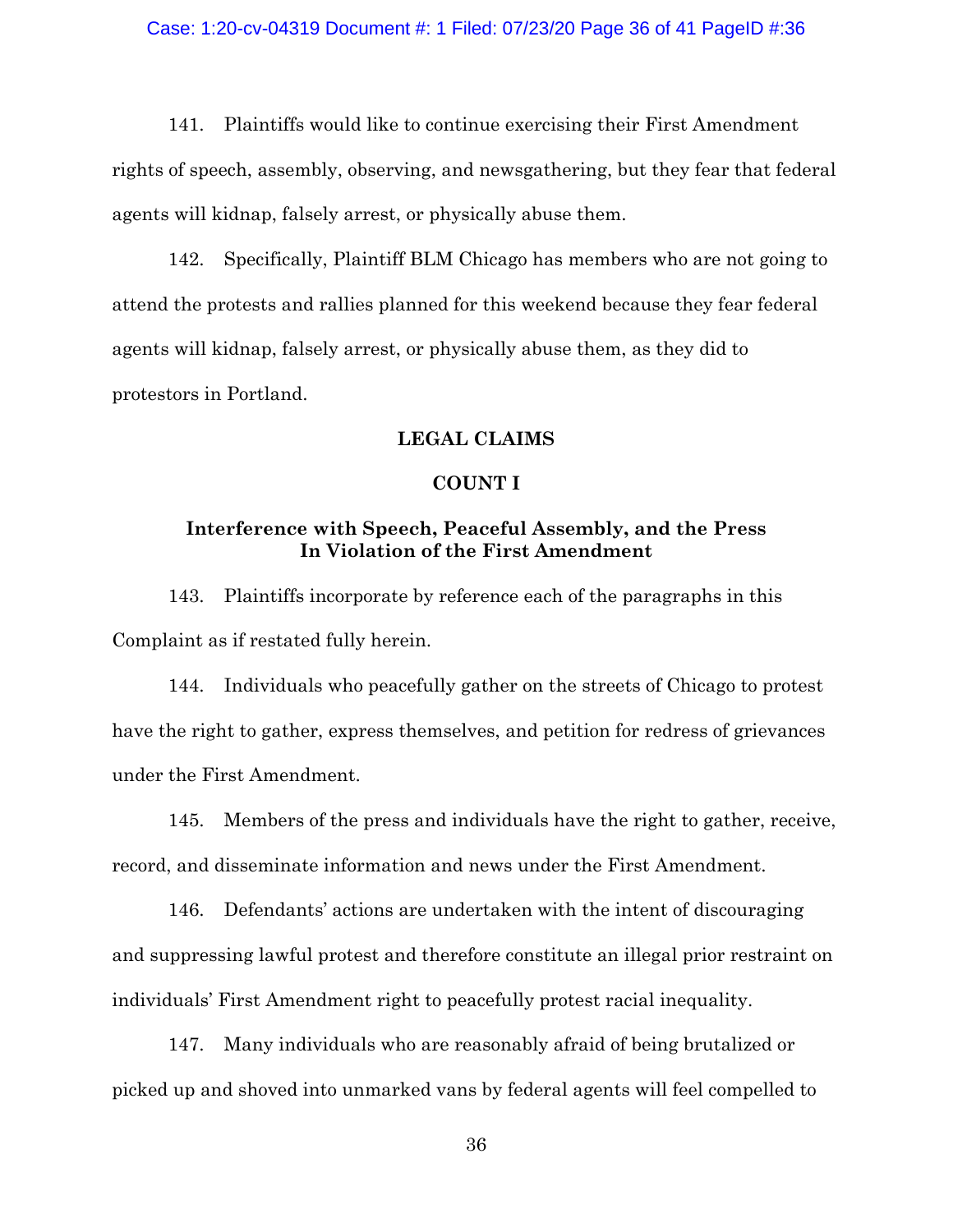### Case: 1:20-cv-04319 Document #: 1 Filed: 07/23/20 Page 37 of 41 PageID #:37

stay away, for their own personal safety, and will therefore be unable to express themselves in the way that they have the right to do.

148. In the manner described more fully above, Plaintiffs' First Amendment rights have been and are being infringed. Their exercise of their rights to speak, assemble, petition, and gather news is being chilled due to the well-founded fear that they will be brutalized or kidnapped by federal agents for no reason other than being a protestor, journalist, or legal observer on the streets and sidewalks of Chicago.

## **COUNT II**

# **Federal Policy of Conducting False Arrests In Violation of the Fourth Amendment**

149. Plaintiffs incorporate by reference each of the paragraphs of this Complaint as if restated fully herein.

150. The Fourth Amendment prohibits unreasonable seizures, and in particular prohibits federal officials from arresting a person without probable cause to believe that they have committed a federal crime.

151. In so doing, the Fourth Amendment also plainly prohibits "preemptive arrests" in anticipation of a possible violation of the law.

152. Defendants and the federal agents discussed in this complaint are operating pursuant to an official federal policy, approved by responsible federal agency heads with final policymaking authority, of conducting arrests of individuals without probable cause to believe they have committed federal crimes, including "preemptive arrests" of peaceful protestors and journalists.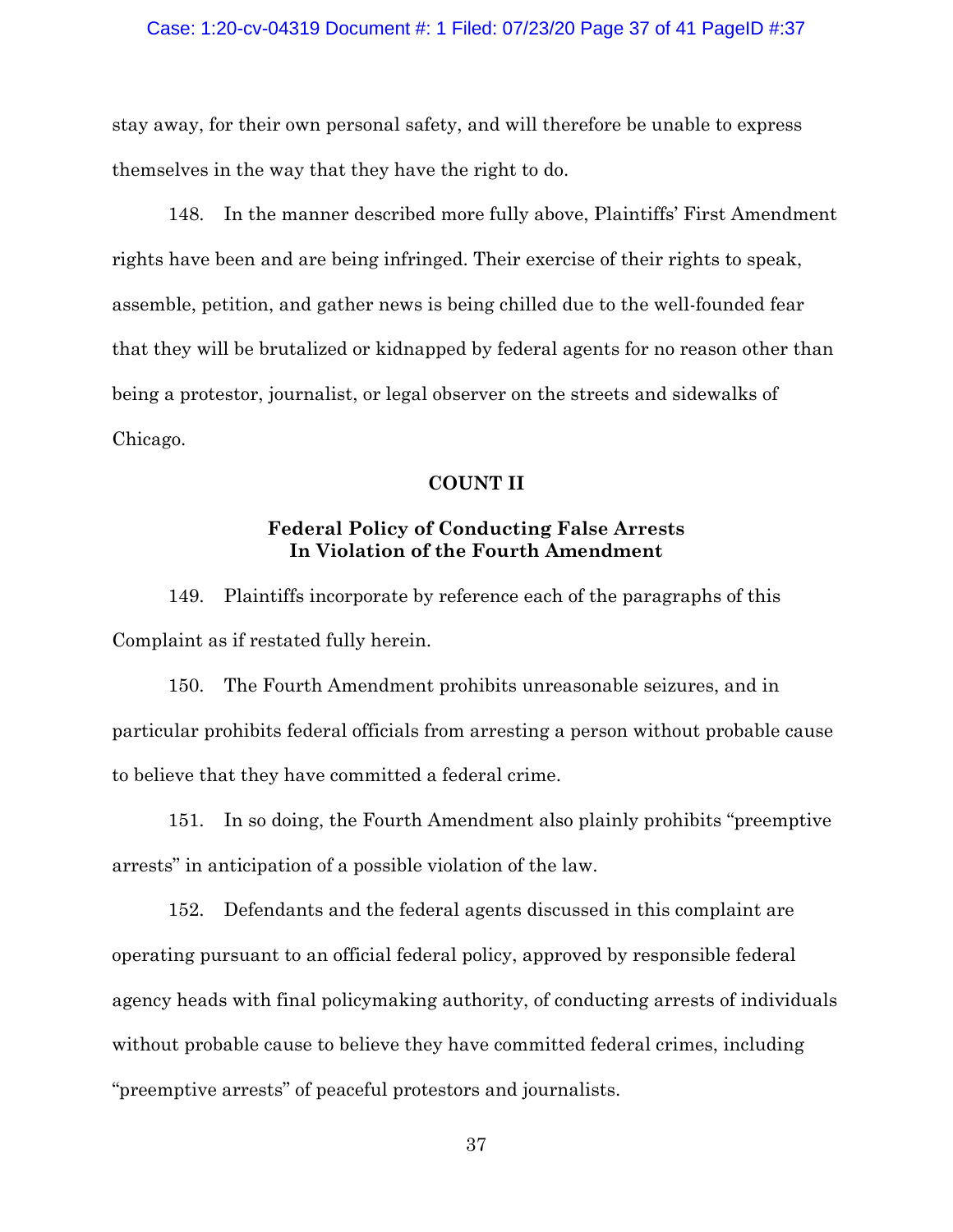### Case: 1:20-cv-04319 Document #: 1 Filed: 07/23/20 Page 38 of 41 PageID #:38

153. Federal agents' conduct in other cities as described above, and in particular their false arrest of peaceful protestors and journalists, was caused by and pursuant to this unconstitutional federal policy.

154. No probable cause exists to believe that Plaintiffs, their members, or any other similarly situated protestors, legal observers, or journalists, has committed a federal crime. Plaintiffs' anticipated participation in protests does not provide probable cause to believe that a person has committed a federal crime.

155. In the absence of an injunction, Defendants will arrest and seize individuals off the streets in Chicago without probable cause, in violation of the Fourth Amendment, pursuant to official federal policy.

## **COUNT III**

# **28 U.S.C. § 2201 Declaration of Rights**

156. Plaintiffs incorporate each of the paragraphs of the complaint as if restated fully herein.

157. In a case of actual controversy within its jurisdiction, any court of the United States may declare the rights and other legal relations of any interested party seeking such declaration, whether or not further relief is or could be sought, under 28 U.S.C. § 2201.

158. There is an actual controversy within the jurisdiction of this court, inasmuch as one or more federal defendants have engaged in actions endangering Plaintiffs and others assembled on Chicago's streets. No federal authority has agreed to stop this practice.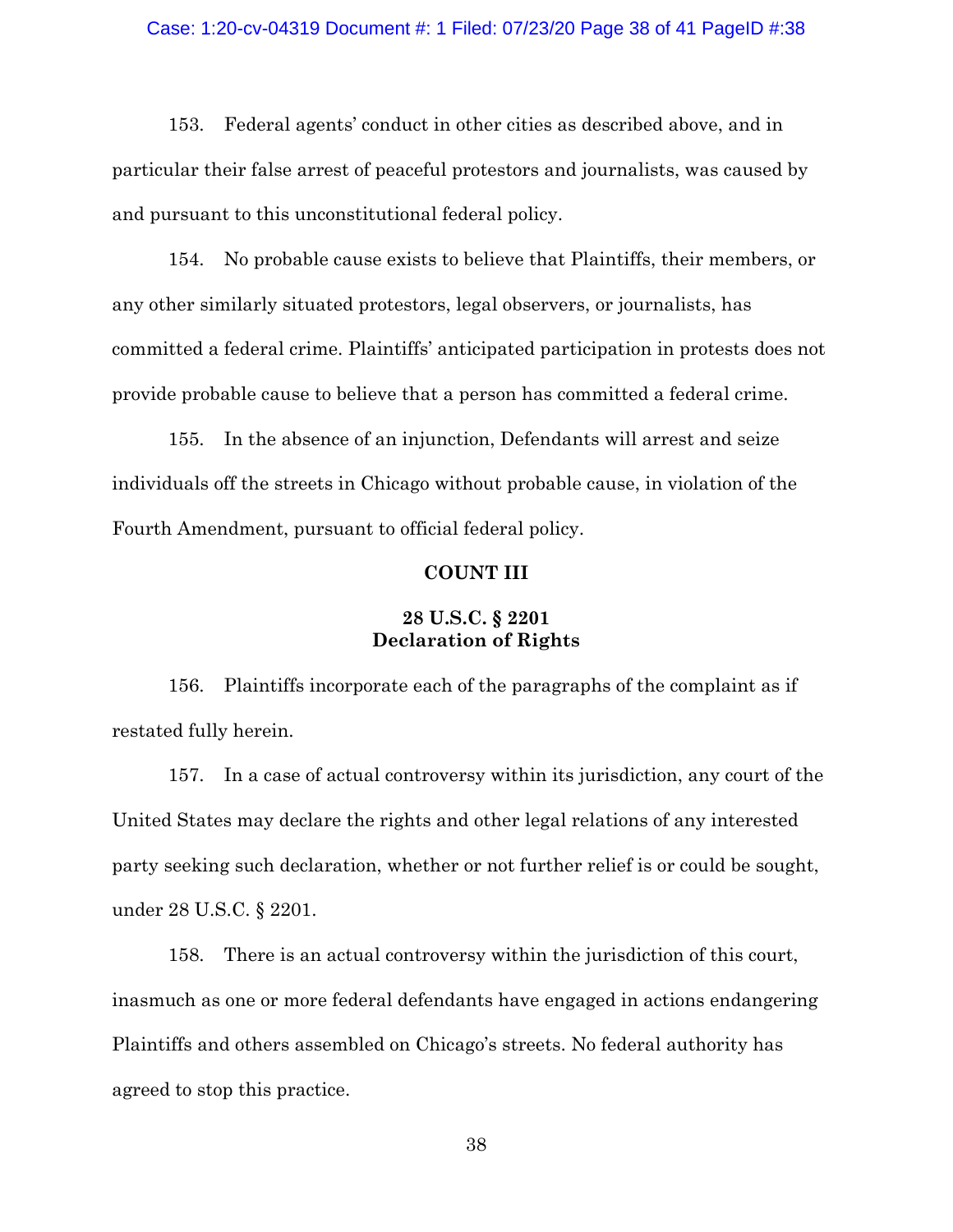159. Plaintiffs are entitled to a declaration that the acts at issue are unlawful, and an injunction precluding Defendants from continuing in them.

## **COUNT IV**

### **Conspiracy**

160. Plaintiffs incorporate each of the paragraphs of this complaint as if restated fully herein.

161. Defendants, acting in concert with other co-conspirators, known and unknown, reached an agreement among themselves to deprive Plaintiffs of their constitutional rights, all as described in the various paragraphs of this Complaint.

162. In so doing, these co-conspirators conspired to accomplish an unlawful purpose by unlawful means. In addition, these co-conspirators agreed among themselves to protect one another from liability for depriving Plaintiffs of these rights.

163. In furtherance of their conspiracy, each of these co-conspirators committed overt acts and were otherwise willful participants in joint activity.

164. The misconduct described herein was undertaken intentionally, in total disregard of Plaintiffs' constitutional rights.

#### **PRAYER FOR RELIEF**

Wherefore, Plaintiffs pray for a judgment and the following relief:

1. A declaration, pursuant to 28 U.S.C. § 2201, that the federal actions described in this complaint restrain Plaintiffs' ability to assemble in peaceful protest, observing, and news gathering, in violation of the First Amendment;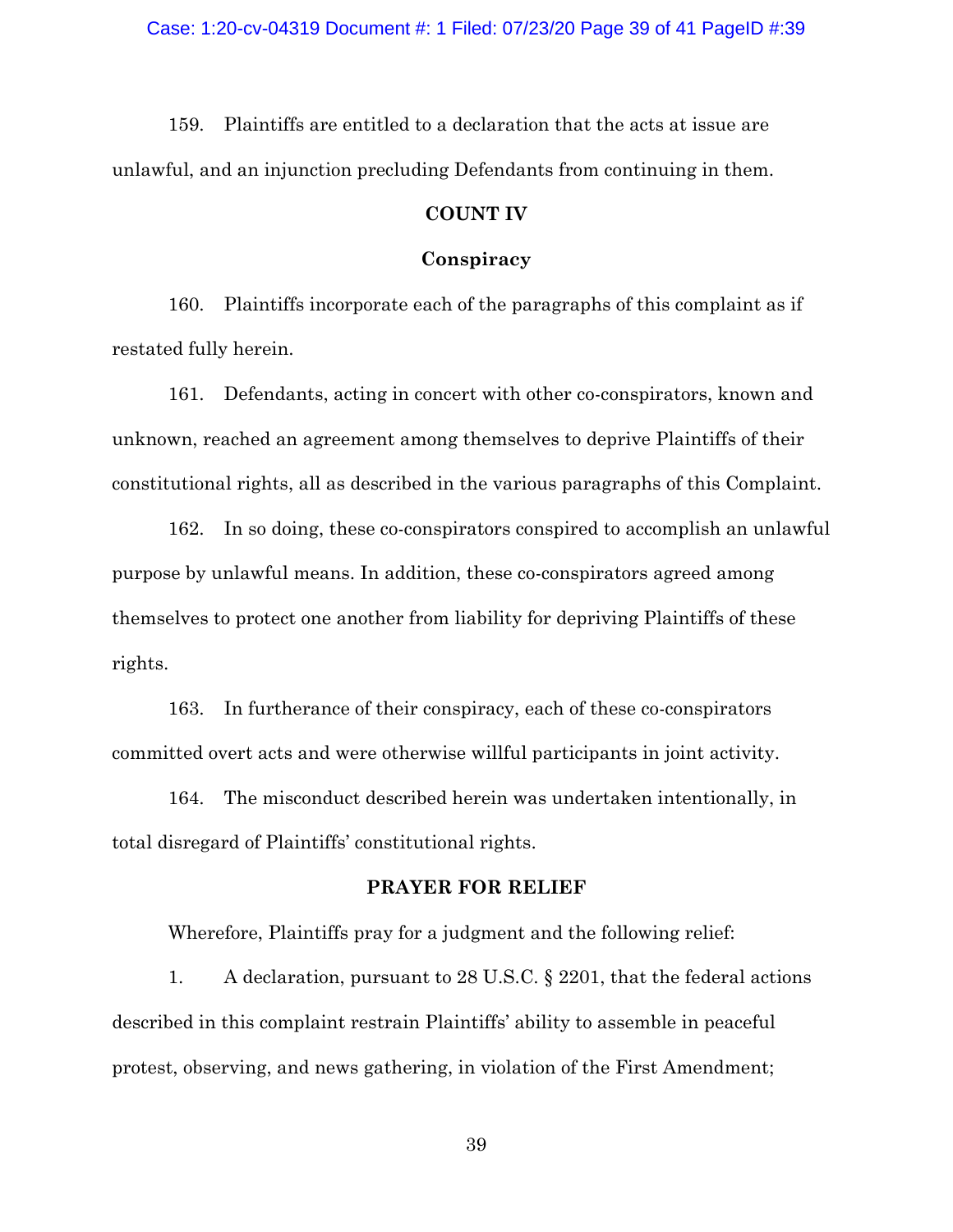## Case: 1:20-cv-04319 Document #: 1 Filed: 07/23/20 Page 40 of 41 PageID #:40

2. A declaration, pursuant to 28 U.S.C. § 2201, that the federal actions described in this complaint constitute a federal unlawful policy of committing arrests without probable cause, in violation of the Fourth Amendment;

3. A declaration, pursuant to 28 U.S.C. § 2201, that the federal actions described in this complaint present an imminent threat that Plaintiffs will be arrested without probable cause, by unidentified federal agents, in violation of the Fourth Amendment; and

4. An injunction, pursuant to 28 U.S.C. § 2202 and 5 U.S.C. § 702, permanently enjoining the Defendants from engaging in the federal actions described in this complaint, and specifically requiring that the Defendants and their officers and agents:

- a. Refrain from interfering in or otherwise policing lawful and peaceful assemblies and protests in the City of Chicago;
- b. Cease enforcement of their unlawful policy of conducting arrests without probable cause to believe a federal crime has been committed and conducting "preemptive arrests";
- c. Refrain from arresting individuals in the City of Chicago without probable cause to believe that a federal crime has been committed;
- d. Identify themselves and their agency before detaining or arresting any person off the streets of Chicago;
- e. Explain to any person detained or arrested that the person is being detained or arrested and explain the basis for that action; and
- f. Any other relief this Court deems proper.